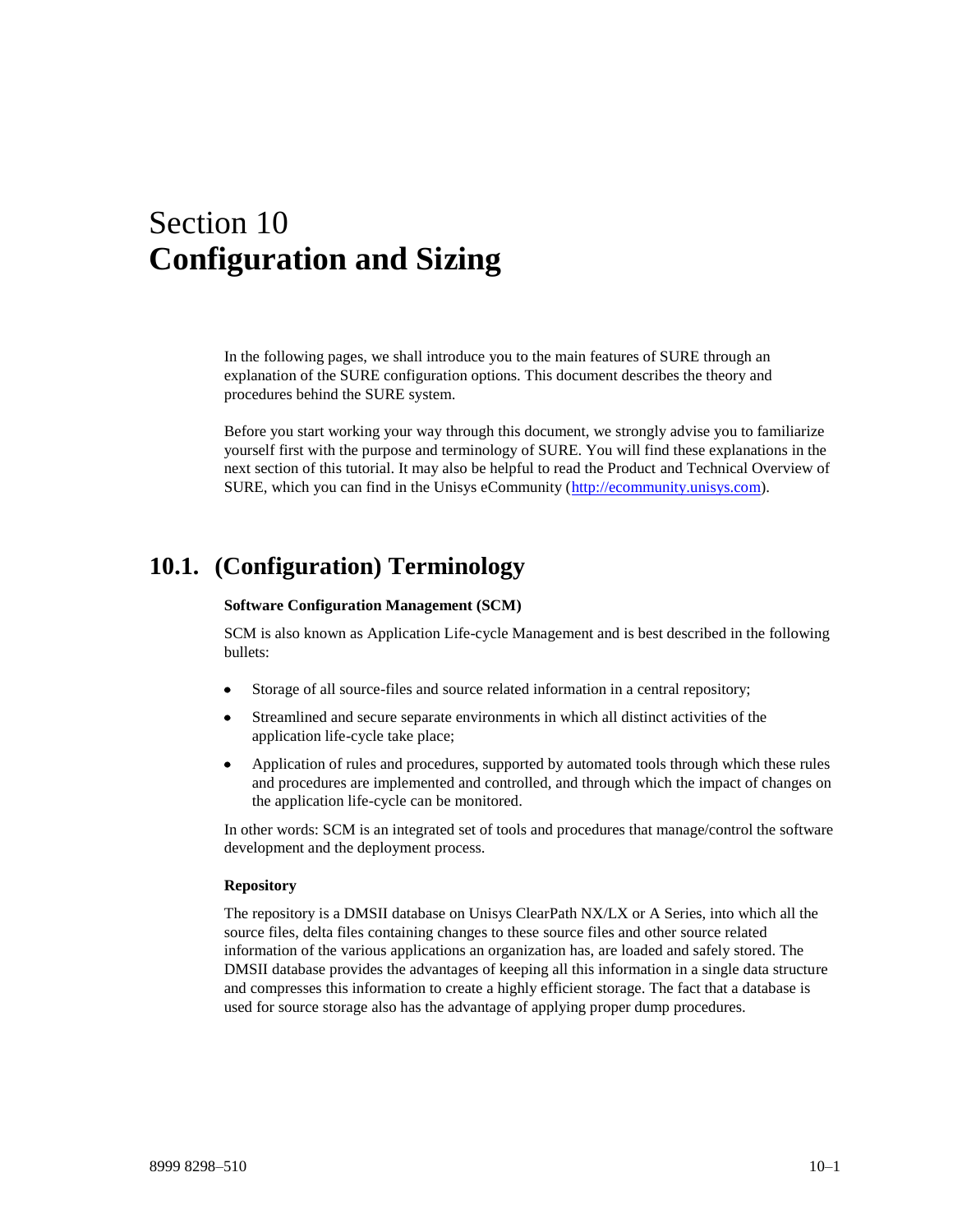#### **Environment**

The repository is divided into separate sections, called environments, which match the various phases in the life-cycle support for a particular organization. Typical examples, which are often recognized as separate phases within an organization are 'development', 'test' and 'production'.



The above given structure may be adjusted to reflect an organization's own way of working.

### **Files**

For each application system within an organization, all source files are stored in these distinct environments. SURE allows storage of NX/LX source files (regardless of the file-kind), as well as storage of any kind of PC file. Once stored into the repository, files may be retrieved from the repository via a check out procedure and after editing, compiling and programmer-testing, stored back again via the check in procedure.

### **Task**

A task is a logical unit of work, and describes the reason of making changes to existing source files or creating new files. The task may apply to a required fix of an error, or to the development of a new feature. SURE links the task automatically to the source files that are modified because of that task. A developer can only check out a source if the task is assigned to him or her. Management assigns this task to one or more developers. Every time a developer starts his or her work, he or she first "subscribes" to the task that is assigned to him. From then on, all the work the developer does in the context of the task will be linked to that task.

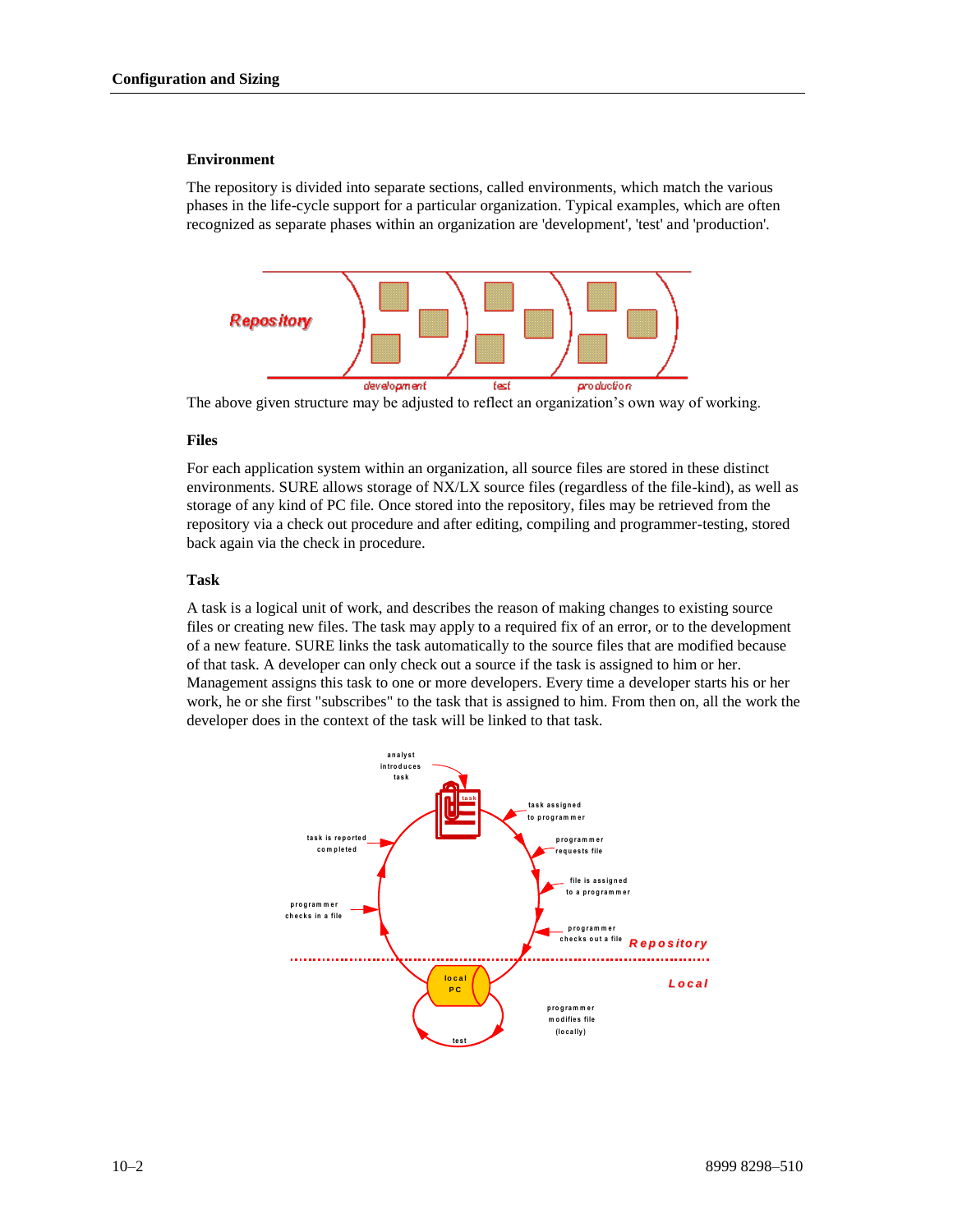#### **Transfer of tasks**

The task is the focus point for SURE to keep track of the progress of work. This means that SURE does not allow the transfer (or promotion) of a single source file to another environment. This is always done via the task mechanism. Since a task may involve changes to multiple source files, the transfer of the task ensures that all the changed source files are transferred as one unit of work, for example, from development to test and, after acceptance testing from test to production.



#### **Quick-fixes**

When an error occurs in the production version of a program then that program has to be fixed. Usually the program will be changed in the development environment, but it may be possible that the program is already in maintenance in the development environment because of another task, and in that case the fix has to be applied without disturbing the work that is already taking place in the development environment.

SURE offers for this the quick-fix feature: the error is quick-fixed in the current production version of the source, and then applied to the newer versions of the application that are currently prepared in development and in test. The quick-fix facility avoids the re-occurrence of the problem in the future.

If the source where the error must be fixed is not in maintenance in the development or test environments, then the regular development (check-in/modify/check-out/transfer) procedure can be used.

#### **Impact analysis**

A key-feature of SURE is the facility of impact analysis. With impact analysis it is possible to determine whether a particular modification in the changed source impacts other source files. A good example of this may be a modification in the source of a single copy-file that is used in a number of programs. SURE knows where this copy-file is used, and SURE will automatically compile all relevant program sources that make use of the changed copy-file. The facility of impact analysis of SURE is continuously present throughout all phases of the development and deployment process, and ensures the integrity of the application systems.

#### **Windows Workbench for LX/NX development**

SURE comes with a fully featured development workbench on the Windows platform that works seamlessly with the server-part of SURE running on the ClearPath NX/LX or A Series. The SURE workbench can be integrated with editors, compilers, and any other PC tool from other vendors. This allows developers to download the source files that need to be maintained from the server to a local PC, do all the modifications locally, using their own favorite editor, do even a pre-compile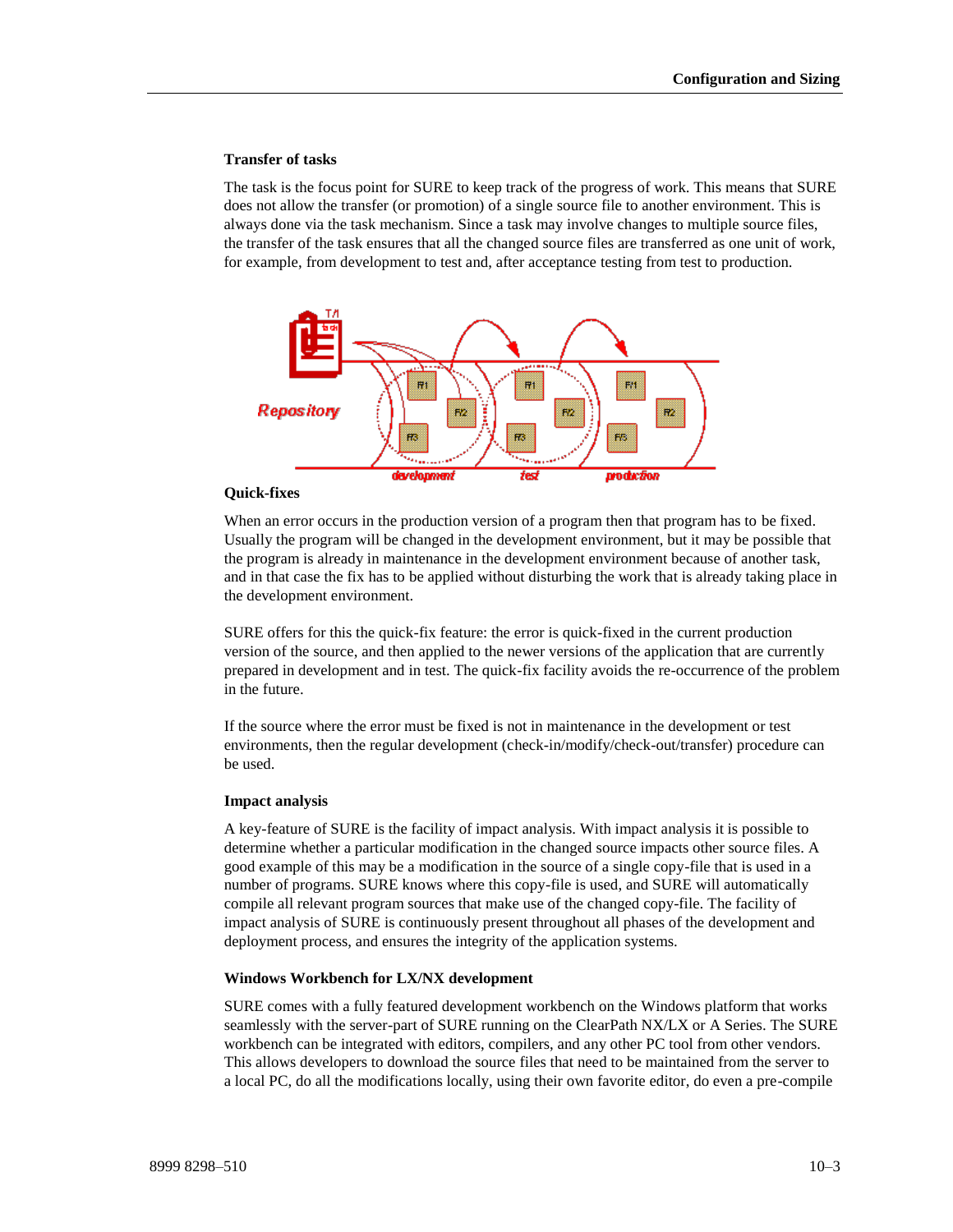with a local compiler on the PC and upload a syntax-free source file back to the server where it is stored in the repository again.

### **Build support**

SURE supports the automatic compilation of source files of applications for the Unisys ClearPath LX/NX and A Series enterprise servers, such as the compilers for widely used programming languages as Cobol, Algol, Dasdl and WFL, but also less commonly used compilers such as Pascal, Fortran77 and C++.

SURE provides build support for the Unisys NX/LX platform as well as for the Windows platform. On the Unisys platform, this is achieved in a direct way, by compiling the sources directly for proper development phases for which a separate environment is kept. Through the task mechanism of SURE supported by its impact analysis facility, the compile process is managed automatically. The resulting object-files are kept outside of the repository; however relevant information of the object-files (e.g. versioning) is stored.



For the PC source files SURE supports the building of the necessary files for the compilation process that takes place on the Windows platform. After compilation, the resulting executables are loaded into the SURE repository as well.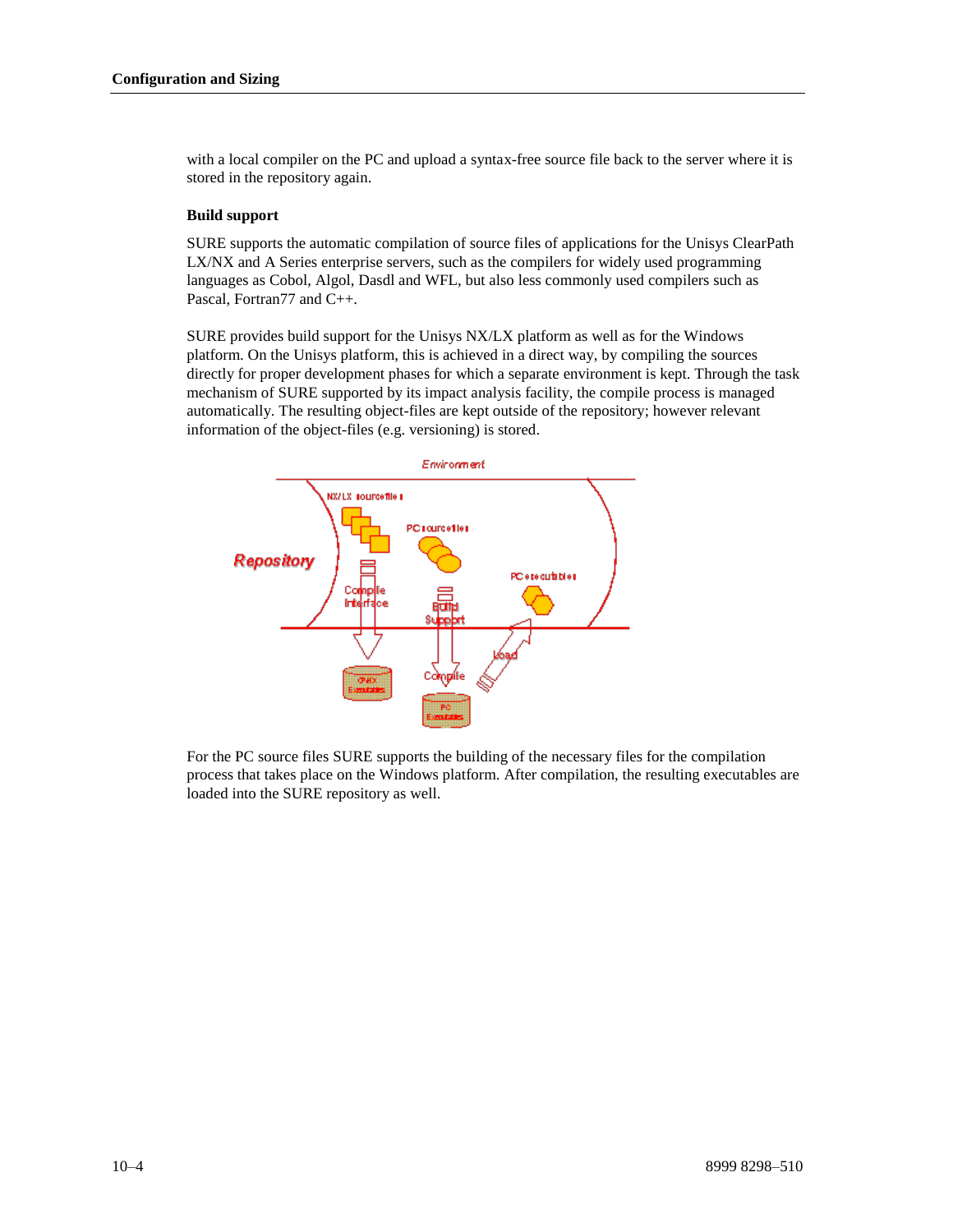#### **Distribution support**

The distribution support for ClearPath NX/LX series allows copying object files to the defined server machines using BNA transfer. The distribution support in the Windows environment consists of preparing a directory that needs to be distributed. A distribution tool like Microsoft SMS or a tool like RoboCopy performs the actual distribution.



## **10.2. (Configuration) Quick Overview to SURE**

Before we start to have a closer look at SURE, we shall first give a short overview in broad terms of SURE and its architecture.

SURE provides a comprehensive tool-set for SCM that makes it possible for an organization to manage and control all phases of the development and deployment process of applications.

SURE manages the repository on the Unisys ClearPath NX/LX or A Series, in which all source files of the organization's applications are stored.

SURE keeps a constant eye on the changes made to the contents of the repository and takes automatic actions accordingly, such as (multi-)compiles of the changed source files, transfer of new versions of an application from development or test to production, etc.

SURE keeps a strict separation between work that is done during the actual development or maintenance processes and work, which is required during production, such as error fixing. To this extent, SURE maintains the environments, in which distinct versions of entire applications are stored.

All activities during development and maintenance are carried out under the umbrella of the task mechanism in SURE. This adds significant value to the development and maintenance process in terms of completeness of work and integrity of the applications.

SURE consists of two parts, one part running on the ClearPath NX/LX or A Series that effectively manages all aspects of the repository, does the impact analysis and provides compiler support. The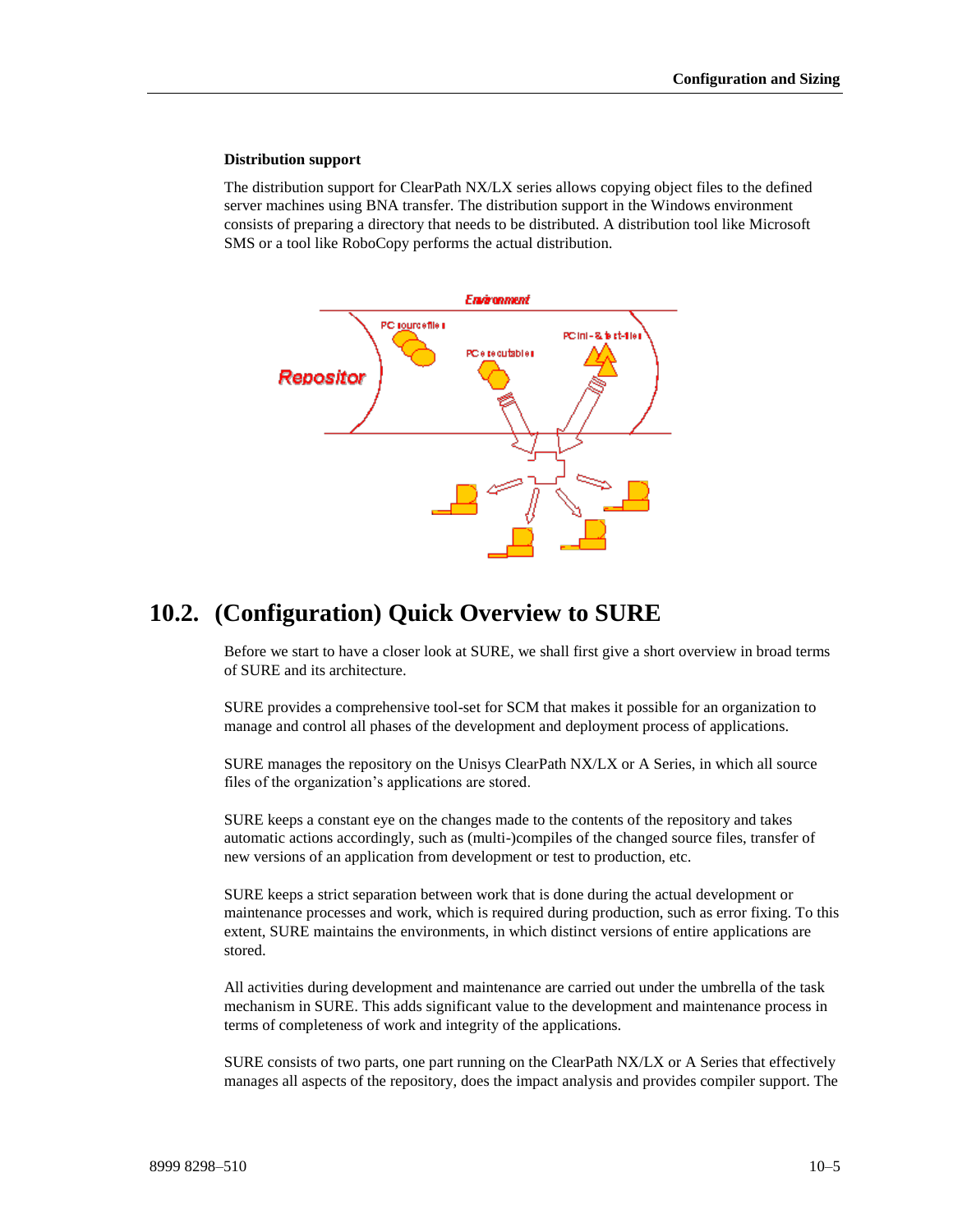other part of SURE, being the client-part, is a fully featured development workbench on the Windows platform that works seamlessly with the server-part.

SURE provides an organization with the means to control all of its applications, whether these exist on the Unisys platform or on the Windows platform, in an integrated manner, thus ensuring the quality and integrity required to support today's e-business requirements.

SURE can work in three modes:

Source-maintenance:

The stable version of each source is stored in the SURE repository. A developer uses function 'check-out' if he wants to modify a source and function 'check-in if the modifications are done. SURE keeps a physical history of each source.

Source-maintenance + tasks & environments:

All functions of 'source-maintenance' plus an integrated task tracking mechanism. A task describes the reason why a source has to be modified, and this task is linked to the source when that source is checked-out. The (source-modifications because of a) task can be tested in different environments (TEST, ACCEPTANCE, et cetera). SURE keeps also a logical history of each source

 $\bullet$ Source-maintenance + tasks  $&$  environments + application deployment:

All functions of 'source-maintenance  $+$  tasks  $\&$  environments' plus an integrated application deployment mechanism. Files that are checked-in to SURE are automatically compiled (during an evening batch). If a copy-file is changed, then the calling programs are compiled. The location of the compiled object can be defined in SURE. SURE copies the compiled objects to the correct object locations. SURE guards the integrity of the total object environment.

## **10.3. (Configuration) SURE Configuration**

SURE is a source management system, as well as a system that provides software build, configuration and distribution support. Because of the support for these integrated software lifecycle functions, the SURE system allows for simple configurations with just check-in and checkout support up to complex configurations, which include support for the creation of executables and distribution of software. This document guides you through the configuration options and it explains the various supported procedures.

The SURE system supports UNISYS CP/NX files, A-Series files, Windows-32-bit files and UNIX files, if they are shared from a Windows system. This document applies to all of these mentioned types of files unless it is explicitly stated otherwise.

The SURE system contains of two different parts, a server part implemented on the UNISYS CP/NX or A-Series, which is used as a storage server. This server part consists of a DMSII database with a software layer around it, which let the server part behave as a repository. This DMSII database will contain all of your definitions and sources so that a simple database dump procedure can be used for archive purposes. The second part of the SURE system consists of a 32 bit Windows client software package, which provides a user interface similar to Windows Explorer. Server and client part are connected through native TCP/IP, which allows you to run over a LAN or over the Internet.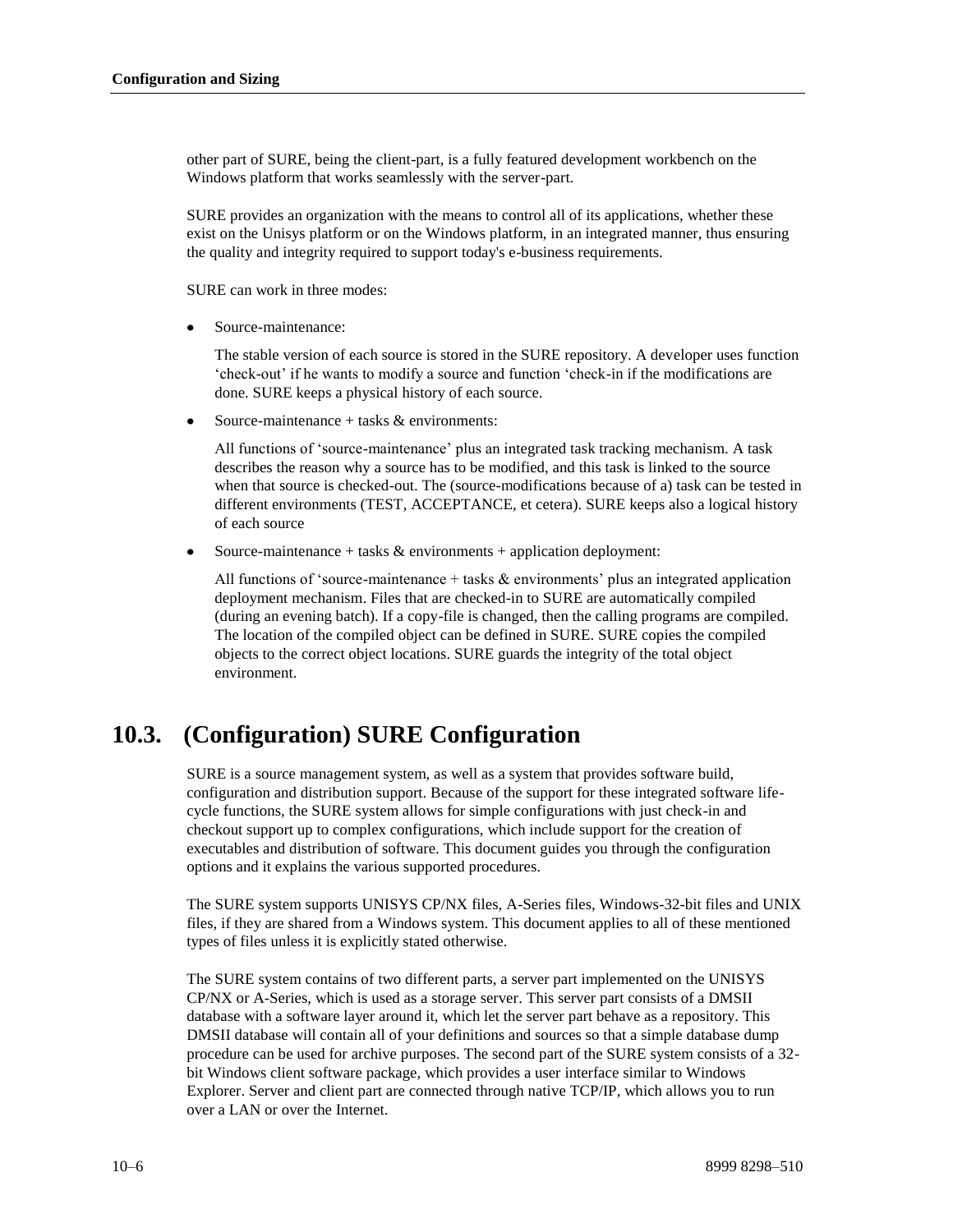The SURE system allows for a dynamic configuration. This means that the SURE system may be tailored to the specific procedures within an organization. Because the SURE system is flexible in its configuration, it requires that the system must be configured.

Configuring the system is not a difficult task if you are familiar with the capabilities of SURE. However, it does require you to make decisions based on the capabilities of SURE in relation to the procedures currently applied within your organization. Therefore, configuring the system can be challenging if you are not (yet) familiar with the capabilities and concepts of SURE.

Another complicating factor is that you might want to change currently applied procedures because SURE offers other capabilities. It is obvious that some of your current procedures must be changed when you are going to use SURE (e.g. your current procedure 'assign a source to a developer' will change because that source is now loaded in SURE). Others of your current procedures can operate alongside SURE.

SURE is capable to control up to eight different environments (design, develop, test, integration, production, history, etcetera), each with their own set of objects in a separate run-time environment. Run-information about the objects can be stored into SURE. SURE has a flexible and powerful authorization mechanism that can limit the programmer's activities. SURE can address various modes of working, such as: shared workspaces, individual workspaces, baselines, and etcetera.

However, you do not have to use all functions of SURE, and you do not have to activate all desired functions at the beginning when SURE is installed.

From our viewpoint, we would like to stress that a new tool and new procedures introduce an additional risk and this may decrease the acceptance level within an organization. For this reason we advise to change procedures gradually afterwards if that is possible. In this way the users are used to the tool SURE when a procedure changes.

The SURE system allows you to define rigid procedures or it allows you to define flexible procedures. For example: SURE allows you to define that a programmer first requests a file, after which the project leader releases the file for this programmer allowing the programmer to checkout the file. This example of a rather rigid procedure is fully supported by SURE with the appropriate commands and workflow queues. However SURE also supports a procedure where the programmer directly checks out the file for a specific task. This is a more flexible procedure, but it requires programmers that are more experienced.

## **10.4. (Configuration) Goal**

This section contains background information, which allows you to configure a repository, load files in this repository and finally perform lifecycle support on these files.

## **10.5. (Configuration) Functionality**

SURE is a task-based system, which requires defining a task for a functional change to an application system. All the functional changes for this task, to different files that may reside on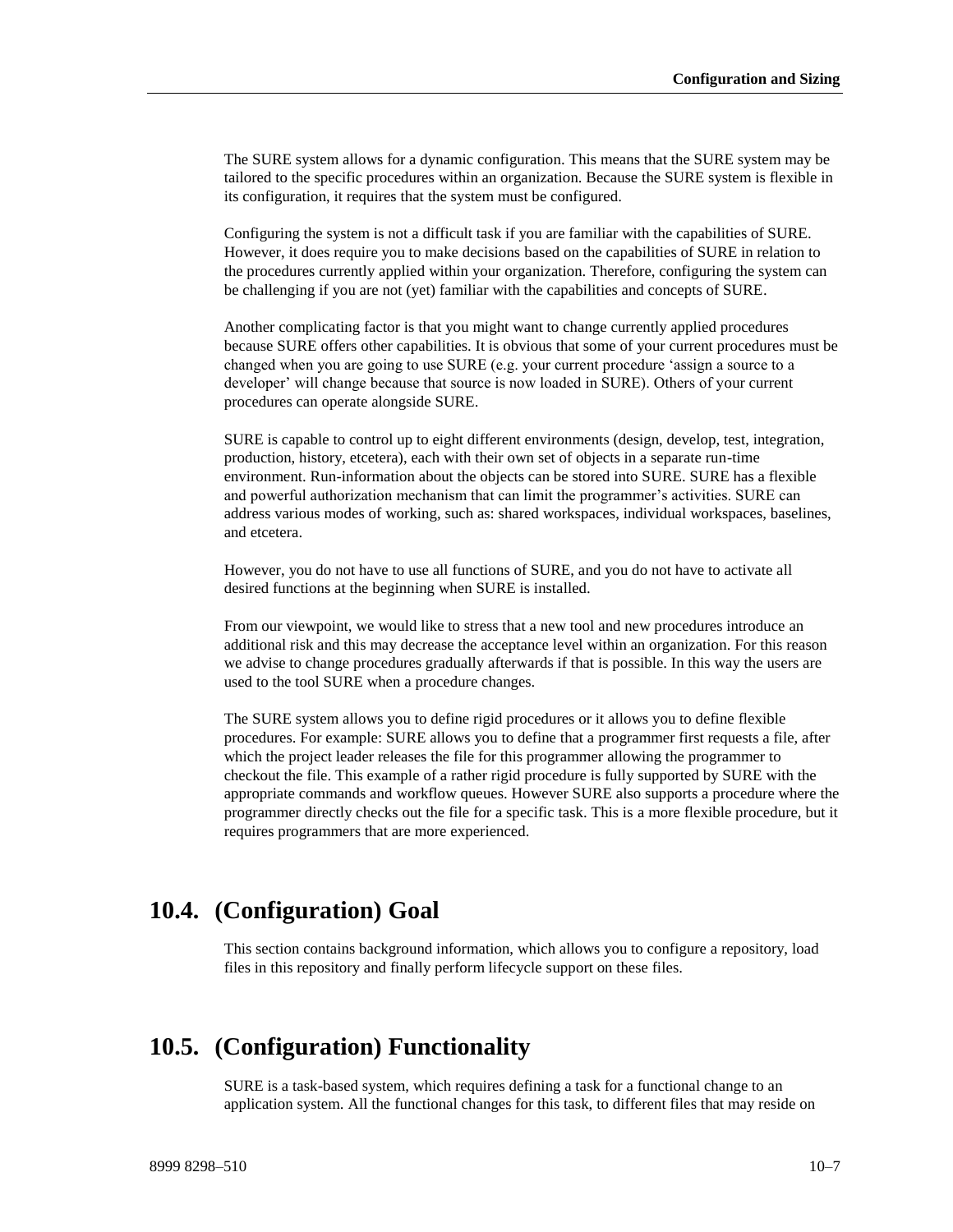different platforms, are connected to this task. This task or logical unit of work is taken into acceptance or into production. SURE supports this procedure by workflow queues, task distribution over different employee functions and support for the build and distribution process.

A task is a logical unit of work that matches a functional requirement. SURE offers functionality to group tasks together, so that those tasks are released at the same time. A task can also be used as a release task: all the changes for a specific release, carried out by different programmers, are grouped under this task and deployed as a new release.

SURE supports the implementation phase of software construction. This support deals mainly with source maintenance, which is referred to as life-cycle support. This life-cycle support deals with the simple straightforward procedures like check-in and checkout and a role based security mechanism. On the other hand SURE offers work flow queues for the various employee roles such as a To Do list for a programmer or a To Be Accepted list for quality assurance employees or a Ready and Busy list for a project leader.

These lists are present in every fixed stage into your source life-cycle. Within SURE, such a fixed stage into your source life cycle is called an environment. Furthermore: these lists may be distributed over employee roles and filtered for specific application systems or sub-systems.

Within the life-cycle support functions, the quick fix procedure and the impact analysis are main sub functions.

The quick fix procedure allows you to make fixes to your production software without disturbing the development process. Even if the file you are fixing is currently in maintenance by another programmer. Firstly, the SURE software will prohibit accidental overwriting of this fix, so the error cannot appear again in a new release by accident. Secondly, the SURE software offers automated functionality to incorporate the fixes into the standard development process.

The impact analysis allows you to detect whether different functional changes resulted in modification of the same file and it may provide you with a compile impact, a list of programs that need to be compiled for a change. This compile impact includes manipulation of copy or includefiles. If a copy or include file is changed, SURE will recompile all the programs using this changed copy or include file.

Compilation and build support is an optional feature that is supported by SURE. This feature creates the executables from the CP/NX sources as well as for PC applications. For CP/NX software the compilation support consists of a program that compiles all the changed files with the appropriate compiler. The repository contains definitions for file security, file attributes, task attributes, binding and post compilation requirements. For CP/NX and A-Series files, the resulting object is given a unique release id, which matches the current file version of the compiled source. An especially useful command for CP/NX and A-Series is 'recompilation of sources using a specific dataset'. Reorganizing a database always requires such a procedure, and this procedure is smoothly integrated in the SURE software. For PC and UNIX files, the repository contains the build commands. These build commands can be seen as a .BAT file which contains the appropriate commands that are required to create the executable. The build support for PC and UNIX files downloads all the changed files to a server, secondly it executes the build commands per file or per directory and in the final stage it loads the resulting executable into the repository.

Distribution support is an optional feature that is supported by SURE. Distribution support actually copies the files to the target destination. For CP/NX and A-Series files, this may be a user code and pack family on the same host or on another BNA host (tape transfer is still supported for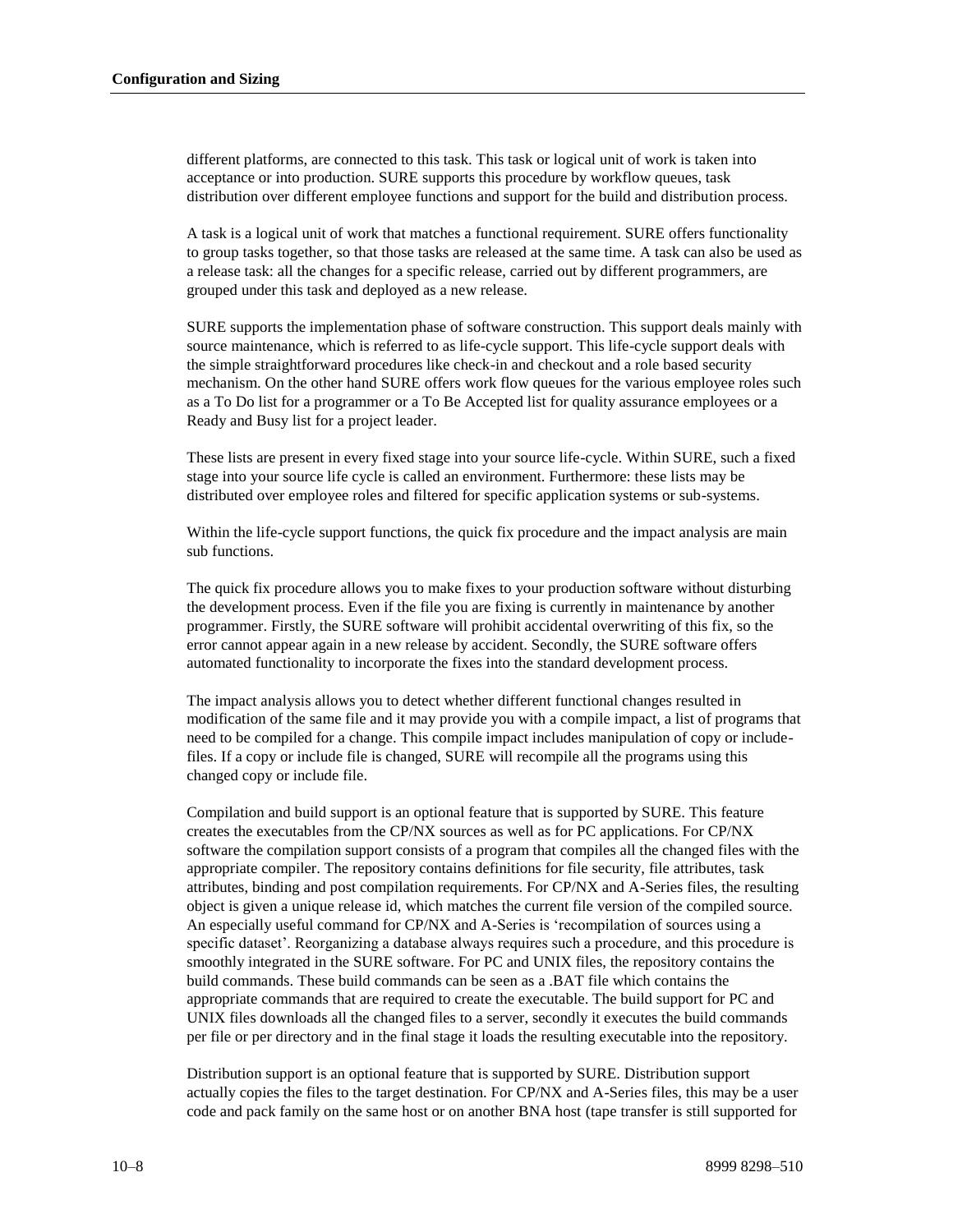CP/NX and A-Series systems, but it is not the default method anymore). For PC and UNIX files, a list of files is maintained of the actual files that need to be distributed. This list can be downloaded in a directory. The SURE system supports creation of this directory. Other sub systems must be used to perform the actual distribution. An example distribution system is Microsoft SMS.

The minimum configuration for SURE is using a simple form of life-cycle support. Using SURE in this fashion return direct benefits like: who changed what, where and when. Secondly, you can view the file changes and rebuild any previous version. In this mode, a programmer can reuse his task repeatedly.

The next stage in using SURE consists of defining your stages in a source life-cycle. These stages (environments) will allow you to use most of the life-cycle support functions including workflow queues.

The final stage in using SURE implies using build and distribution support. Hereafter you can run your system with only a single person controlling it. If the SURE build and distribution support functions are used, your total operation is automated and no manual actions are required.

## **10.6. (Configuration) File Entities**

- Environment
- $\bullet$ System
- Project or sub-system
- File Type
- File  $\bullet$

All definitions for files are assembled using the previously mentioned entities.

- An environment is a fixed version in the life-cycle of a file. For example: the test-versions of  $\bullet$ all files form together the test-environment.
- A system is a set of files grouped together based on physical coherence, so all files using the  $\bullet$ same database might belong to a system. At system level, different physical attributes are defined which apply to all the files of that system. A system always contains at least one project (sub-system): a project with the same name as the system name. On the other hand: a system may contain multiple different other sub-systems (projects).
- The word 'project' can have two meanings:
	- A sub-system
	- An amount of work to be done.

In the SURE context, the word 'project' means 'sub-system'.

'An amount of work to be done' is in the SURE context 'a task'.

A project is mostly used for security reasons. Persons may be granted to perform functions on files of one or multiple projects. From a logical viewpoint, projects are a collection of files that are grouped functionally. The system level is mandatory within the SURE system,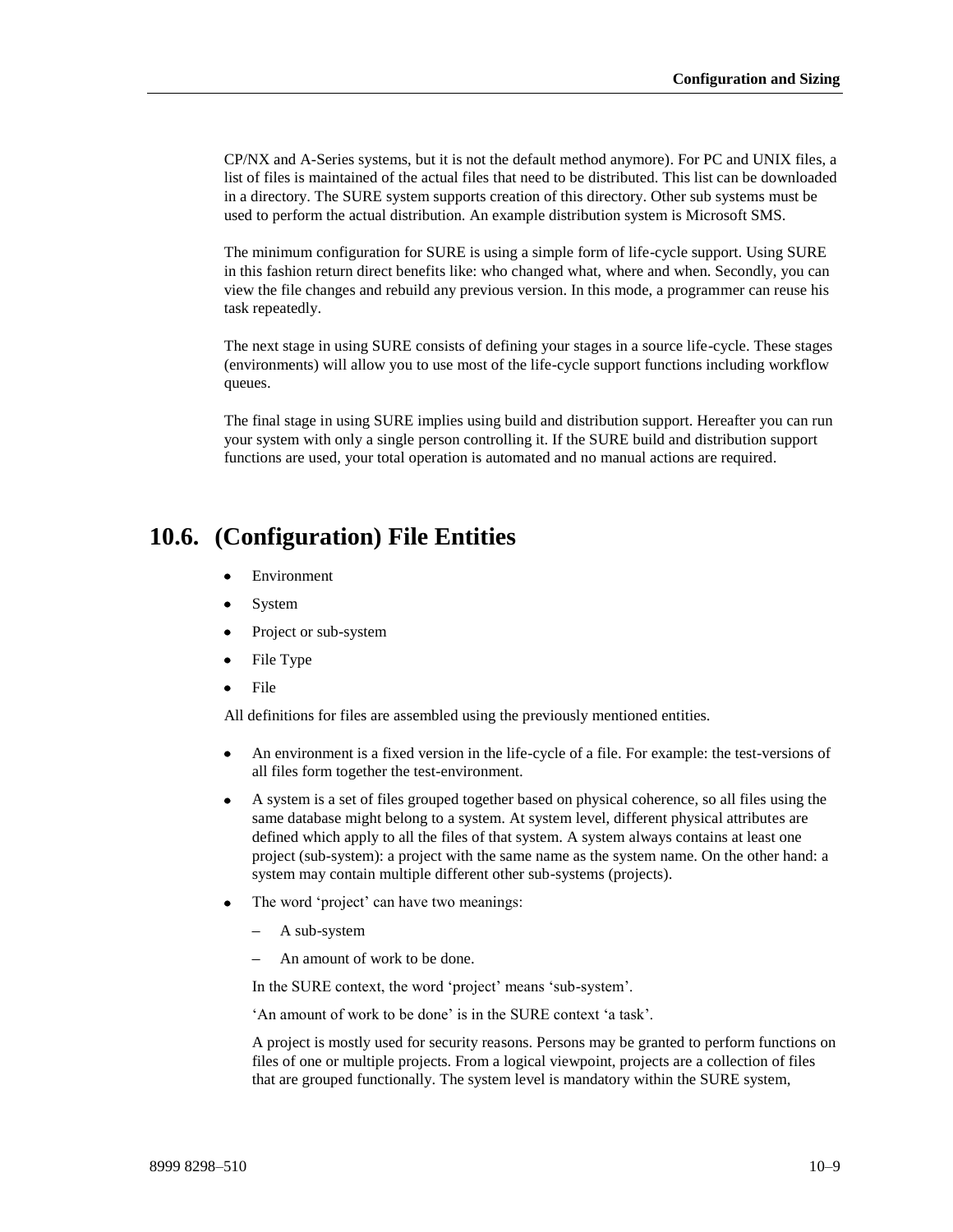however a detailed project level is obsolete in which case the system name equals the project name.

- A file-type categorizes the files for SURE so that the same definition may apply to a group of files. A file-type is a rather abstract definition that contains attributes such as:
	- A file of this category creates delta files
	- A file of this category needs to be compiled
	- Etcetera

Therefore, a file-type categorizes files in such a way that SURE performs certain actions on those files. Notice the difference with the contents dependent file-kind attribute such as Algolsymbol or C files. Both of these files can be split over two different SURE file-types, the first describing that it is a include file (CP/NX or A-Series) or a header file (PC or UNIX) and the second describing that it is a source which needs to be compiled.

## **10.6.1. (Configuration) Environment**

A key entity in the SURE system is an environment, which can be considered as a fixed phase in a development life-cycle.

An environment is a fixed phase in a development cycle. Common names for environments are DEVELOPMENT, ACCEPTANCE or PRODUCTION.

In this example:

- DEVELOPMENT defines the phase where programmers adapt files for implementation of new functionality. Module testing by a programmer is included in this phase.
- ACCEPTANCE is a phase where quality control performs integrated test scripts on the implemented functions. Therefore, the quality control accepts functional changes and marks them as ready for production.
- PRODUCTION is the phase where the actual software runs on the various production systems.

Another company may have the same phases in their development as the previous example, but they also require a hardware integration test. This company runs the application system on different hardware using different compilers and they require a final test on the production hardware before it is actually taken into production. This company calls this environment BETA\_SITE. Therefore, the environments for this company are called DEVELOPMENT, ACCEPTANCE, BETA\_SITE and PRODUCTION.

Above given example defines a software life-cycle often used in companies writing their internal software. Mostly these companies do not support official releases of application packages; however this is a default requirement by software manufacturers. The previous example shows a production environment that contains all the files required to support the production application systems of the company.

If we would consider a software manufacturer, then the environments would be used more dynamic. Again, one could support DEVELOPMENT and ACCEPTANCE as their lowest developments environments. The development process and quality control may be performed in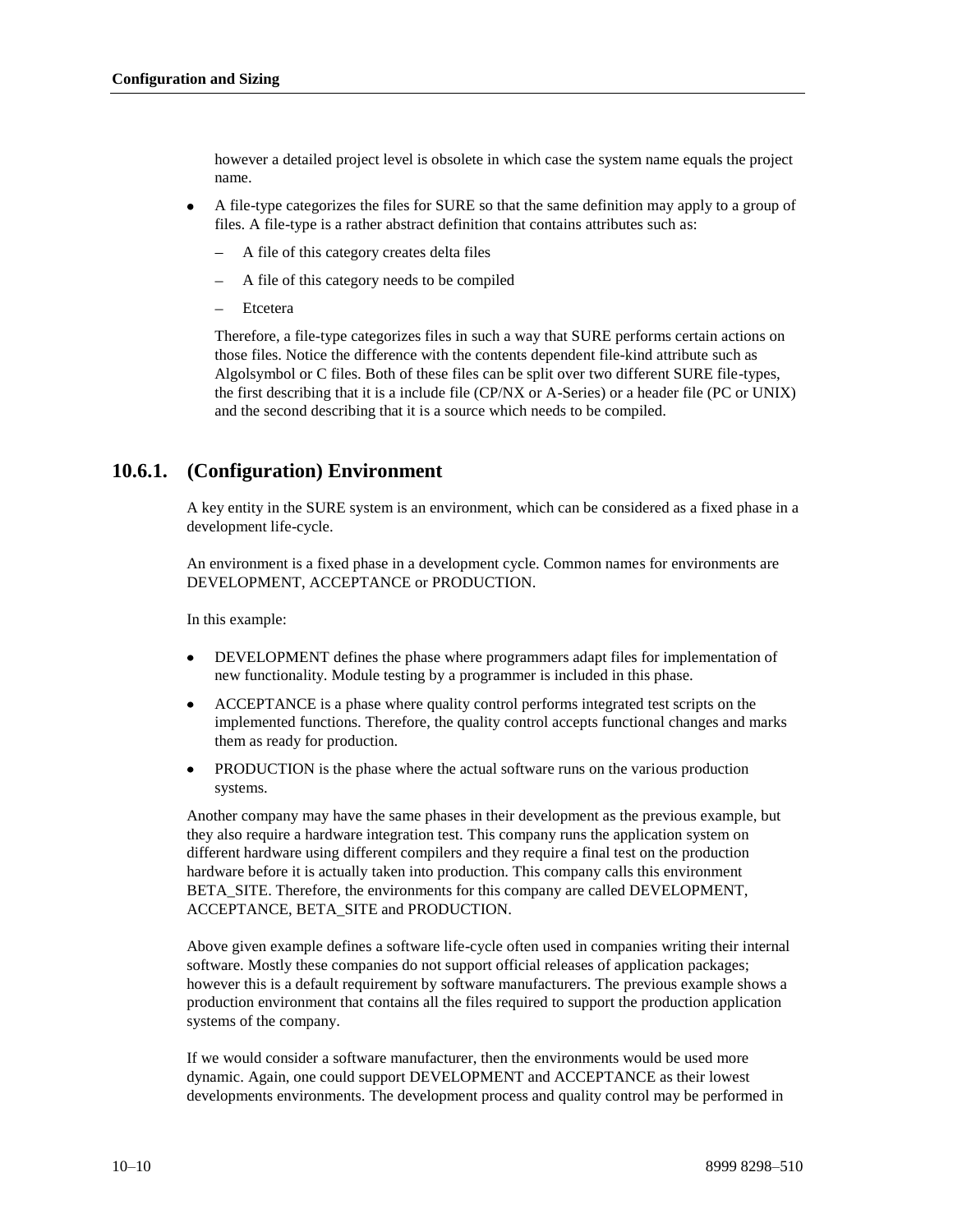the same sequential flow. However, after acceptance, multiple different release environments may be present. So after the environment acceptance a RELEASE\_5.0 environment may be present and thereafter RELEASE\_4.0 and thereafter RELEASE\_3.0. A software manufacturer often supports multiple different releases because each release may still be in use by one of his customers for which he agreed a support contract. A customer running software release 3.0 may require patches that must be created via software updates on release 3.0. Another customer running on release 4.0 requires updates for that release.

The software manufacturer has the two lowest environments (development and acceptance) for his own life-cycle purposes. The number of environments after acceptance and their names may vary. If an old release is not supported any more, then the environment is deleted. If a new release is created, then a new environment for that release is created. Therefore, when release 6.0 is created, a new environment is created called RELEASE\_6.0 directly above the acceptance environment. The content of this RELEASE\_6.0 environment is copied upwards from the acceptance environment.

Now let us have a more detailed view on the contents of such an environment. First, each environment contains all sources. Each environment has a corresponding compile & build process and that process uses the sources from that environment as input to create the object files & executable files. Additional definitions that are used to create the executables (such as task attributes, file attributes, translate tables and build commands) are stored in the repository. The repository also contains definitions that support the distribution process (object locations).

As described, an environment contains all the sources, however for PC files it will also contain the resulted executable. This is not true for CP/NX and A-Series files where the executables are not loaded in the repository.

For maintenance reasons the definitions for build and distribution support are usually not defined at individual file level. There are three entities that contain most of the build and distribution definitions: file-type, system and project.

An environment contains all files. Each environment can contain another version of a specific file, but a specific file-version can also be in use in multiple environments. The files are grouped in application systems and a release notion can be defined for a system. Therefore, an environment contains multiple systems and a system contains a set of files for a defined release. An environment contains a release for each defined application-system.

## **10.6.2. (Configuration) System**

System is the most important configuration entity.

A system is a set of files grouped together because they share the same physical attributes. In the SURE software, this applies to the attributes work-location and object-location. These work and object characteristics are defined per environment.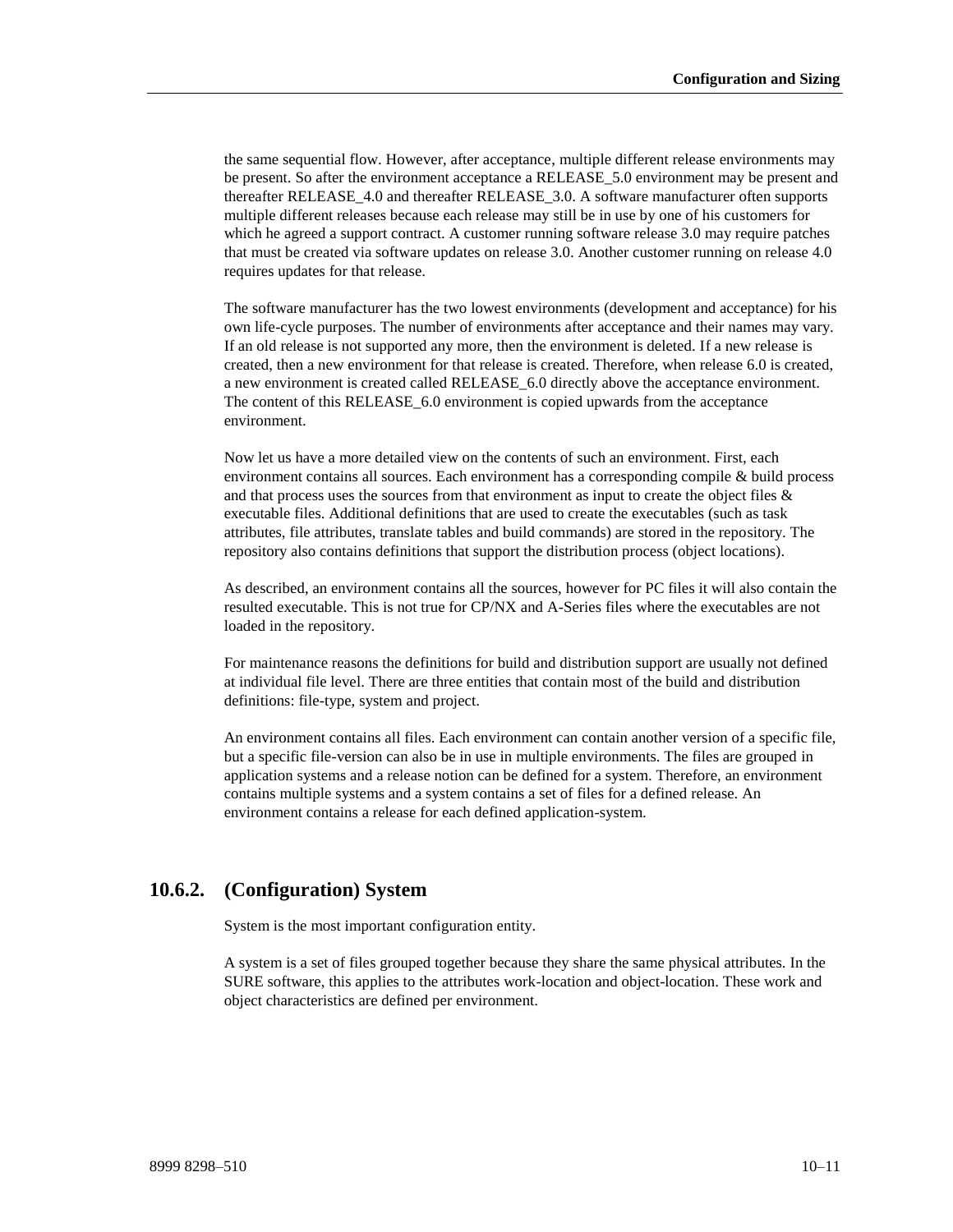## **10.6.2.1. (Configuration) Work Location and Object Location**

The work-location is only applicable for CP/NX files and it designates the directory (usercode and the pack name) where the shared resources are located. With shared resources, we mean copy files or include files, a database description file, and etcetera.

The work location is used for two purposes:

The work location defines the shared resources directory.

Shared and stable resources (copy files, description file, etc.) are used by programmers when they do a test compilation of a source that they have in maintenance. It is obvious that the version of a copy-file can change per SURE environment. The programmer expects that the correct version of each copy-file is available on disk in the shared resources directory, otherwise he cannot compile his source correctly.

The work location determines the programmer's work directory.

The programmer has to be logged on to this directory when he wants to work on a task (updating sources that are loaded in SURE). The sources-in-maintenance are placed in this directory.

If a file has an object-location then it can be deployed. The object-location of a CP/NX file determines the destination directory (usercode, pack, and host) for the resulting object after the source is compiled by the SURE batch. The object-location of a PC/UNIX file determines the logical server name where the build process is done.

The object-location of a system is the default object-location. When a new file is added for that system, then that file inherits the default object-location.

The object-location is applicable for both CP/NX files and PC/UNIX files, but the implementation for both kinds is different.

For CP/NX files the object-location designates the default directory (usercode, pack name and optionally the host name) for the resulting objects after they have been compiled by the SURE build support. In other words: the object destination for the distribution support.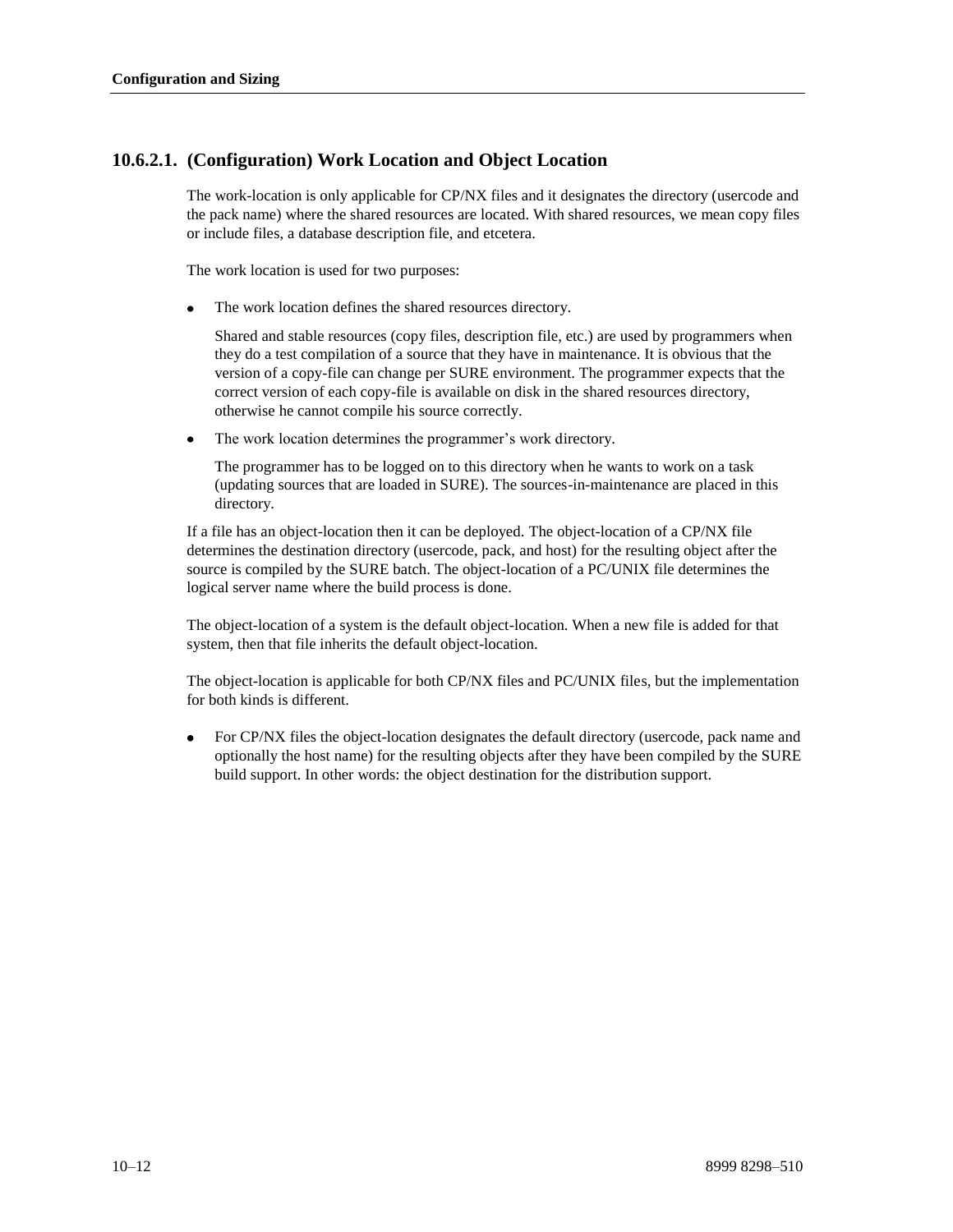For PC/UNIX files, the object-location is a logical server name, which is assigned as the build server. In other words: the executables for this system are built on the assigned server. Therefore, for PC/UNIX files, the object-location defines the server where the actual build process is executed. The build process copies all the changed files (with that build server) to the configured directories and start the build commands. Therefore, you can just define the same build server for every environment if you configured different directories per environment for this server.



Summarized:

The work-location of a system affects the programmer's way of working because it defines the directory where the shared resources are placed, and it determines the directory where the developer must be logged-on to be able to do his job. The object-location of a system is only a default value for the object-location of a file and it does not affect the programmers' way of working.

From the previous description, you might conclude that a system is merely a technical separation. However, in most circumstances a system is defined as an application system such as a mortgage system, a credit card system, a stock exchange system or a general ledger system. This is because all of the files within such a system normally share the same work and object locations.

The SURE manual (chapter Copy Files) goes into detail on all the different options that influence the work-location, including a rather complicated option called 'resources'.

A SURE repository is sub-divided into multiple environments (for example: develop, test and production). A file is modified in the develop environment, and transferred from develop to test and production. If a file is transferred to production then it is equal in all environments, until somebody makes another modification to that file in the develop environment.

Notice again that a stable file is equal in all environments, and therefore it is important that all usercodes and packnames are removed from the sources that are loaded in SURE (because production usercodes/packnames are usually not the same as test or develop usercodes/packnames).

The following paragraphs explain some basic configurations on which you have to decide. These configurations depend basically on the definition of the work-location.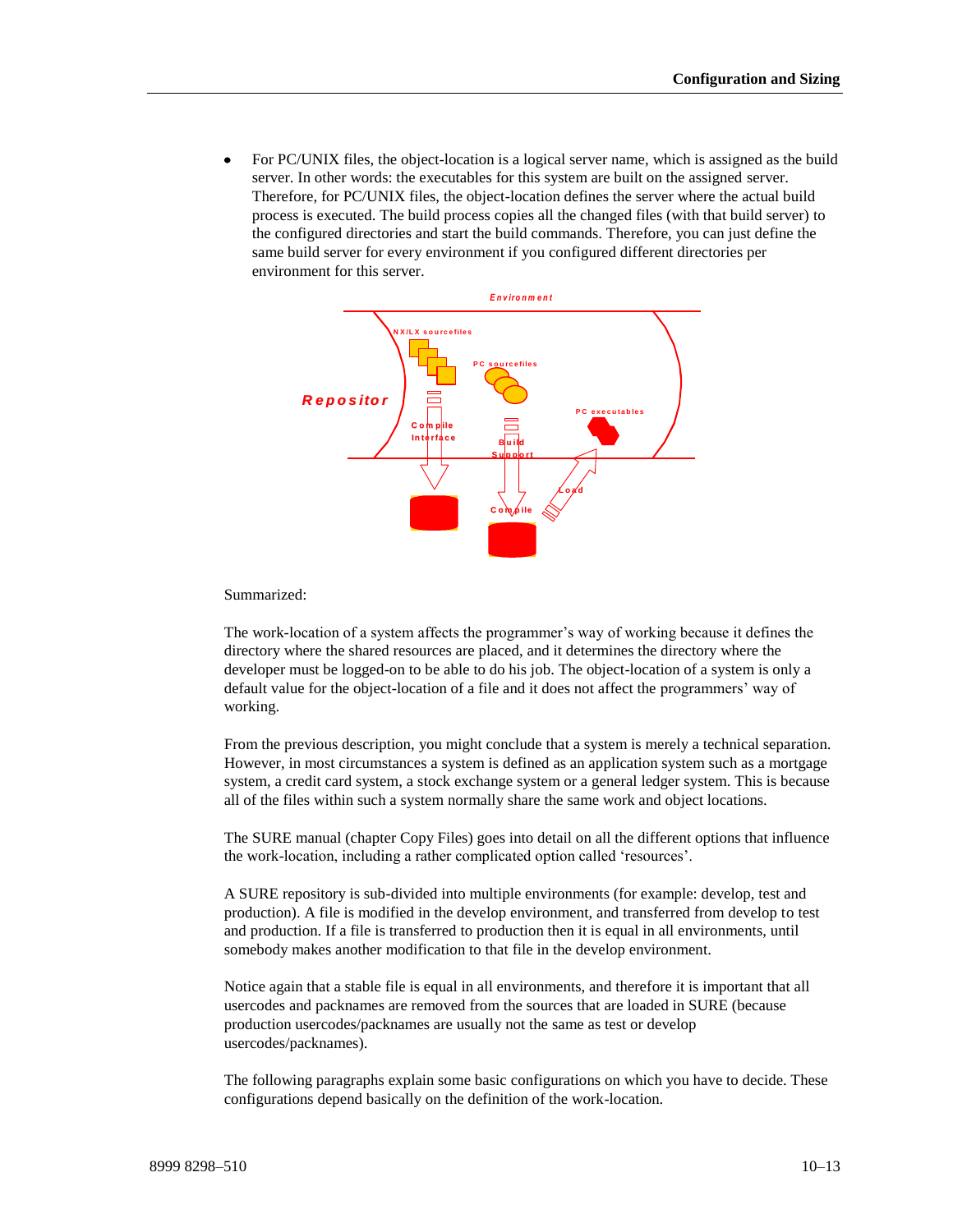Notice again that the work-location is defined per system, and that makes it possible to use a different configuration for each application system.

### **10.6.2.2. (Configuration) Private Workspace / Shared Resources**

Characteristics:

- Each developer has his own personal usercode to log on.  $\bullet$
- Each developer has his own personal workspace where he does his work (editing, compiling,  $\bullet$ and testing). This personal workspace is identified by his personal log-on usercode.
- The shared resources are placed in the global directory \* (without a user code) on the work  $\bullet$ pack.



Check-out/check-in files from SURE to the private workspace

The sources don't contain any usercodes and packnames.

A programmer logs on with his personal usercode and checks a file out of SURE. The source is placed on disk under his personal usercode. The copy-files that are used by the source must be resident on disk, otherwise it is not possible to compile that source.

The copy-files are resident in the shared resource directory (\* on the work-pack) and these file are available for the developer via the standard visibility rules of Cande: if a copy-file is not resident under the developers' personal usercode, then that copy-file is found in the shared resource directory.

If a copy-file is checked-out from SURE, then that copy-file is also placed on disk under the developers' personal usercode, where the developer modifies that copy-source. The modified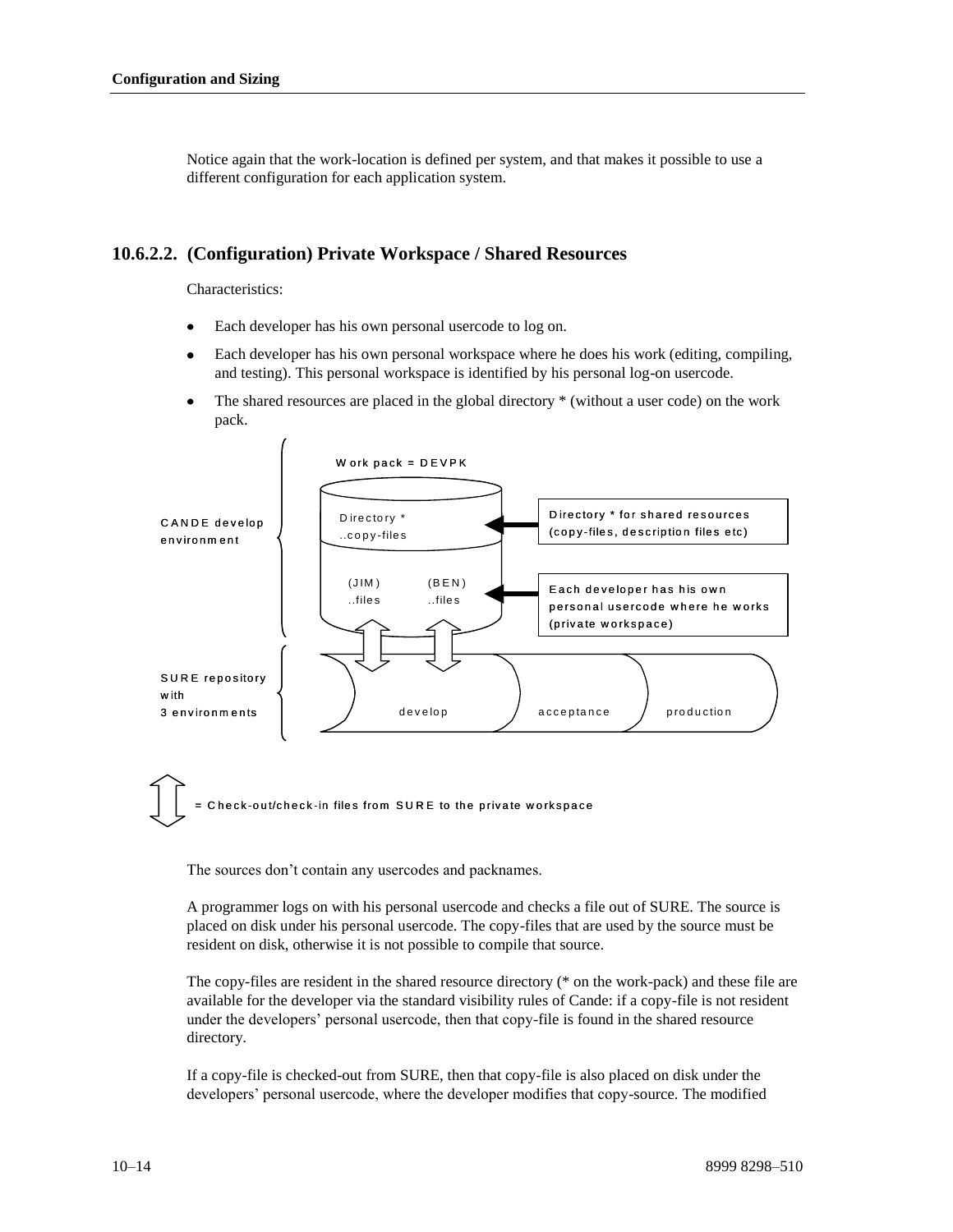version of the copy-file is only visible for the developer who checked the file out. The other developers (who are logged on with other usercodes) still use the stable version of the copy-file from the global directory \*.

If the new version of the copy-file is checked-in to SURE, then it is removed from the developers' personal workspace and copied to the shared resource directory (\* on work-pack) where it is visible for the other developers.

An advantage of this option is that other users are only aware of the modification of a copy-file after that copy-file is checked in. A developer changes a copy-file in his own private workspace, and the test results of other developers are not affected by the changed copy-file.

Mode 'Private workspace with shared resources' can be defined with the following system options:

- The 'shared resources' functionality is established by option 'Put changed copy-files in workenvironment'.
- The 'private workspace' functionality is established by: Work-location-usercode  $=$  \*

### **Example**

Consider copy-file SYS1/COPY/001.

- Version 3.1 of that copy-file is active in all SURE environments and that version is also available in the shared resource directory: \*SYS1/COPY/001 ON DEVPK.
- Programmer Jim does a check-out of the copy-file and the source is copied from SURE to his  $\bullet$ private workspace: (JIM)SYS1/COPY/001 ON DEVPK
- $\bullet$ Jim modified the copy-file in his private workspace. Test compilation started by Jim use the copy-file in his private workspace, because the source that references the copy-file does not contain usercodes/packnames in the copy-statements.
- Programmer Ben uses all the time the stable version 3.1 of the copy-file.
- Jim finished his work on the copy-file and does a check-in. The new version of the copy-file is loaded in SURE with version number 4.1; the copy-file is removed from Jims' private workspace and copied to the shared resource directory.
- From now one version 4.1 of the copy-file is used by all developers.

## **10.6.2.3. (Configuration) Shared Workspace / Shared Resources**

Characteristics:

- All developers modify their sources in the same workspace (usercode/pack).
- The source files and copy-files are maintained under that same usercode.
- The shared resource files (copy-files, description-files) are placed on disk under that same usercode.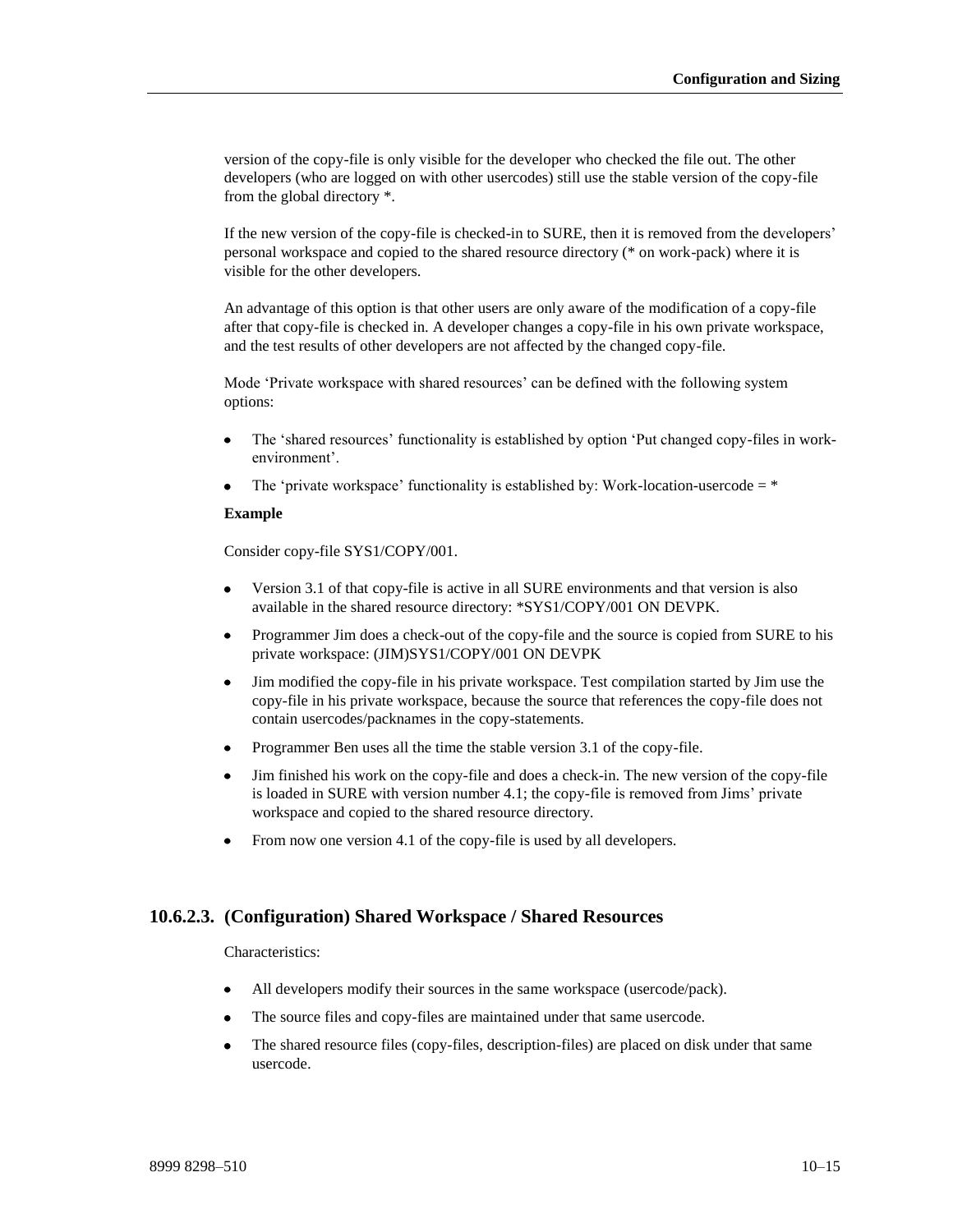

The main differences between this mode and the previous mode (private workspace with shared resources) are:

- The user does not have an individual work environment. So, during the modification of files, every other user may be affected during the module test.
- All copy-files are always available in the shared workspace. That makes it possible to change a copy-file without officially checking it out from SURE. This situation is not critical for the production environment because such a file cannot be checked-in, but it may cause temporary questions (who changed his source and why did he do that?).

Each developer still logs on to SURE with his own personal usercode. This log-on usercode is only used for identification purposes. If the developer checks a file out, then that file is placed in the shared workspace.

Mode 'Shared workspace with shared resources' can be defined with the following system options:

- The 'shared resources' functionality is established by option 'Put changed copy-files in workenvironment'.
- The 'shared workspace' functionality is established by: Work-location-usercode  $=$ <usercode>

### **Example:**

Consider the shared workspace (SYS1) ON DEVPK

- User Jim logs on to SURE with his personal usercode JIM
- He checks a file out of SURE, and the file is placed on disk as  $(SYS1/SYS1/PROG/001 ON$ DEVPK.
- He checks a copy-file out of SURE. The copy-file is placed on disk as (SYS1)SYS1/COPY001 ON DEVPK.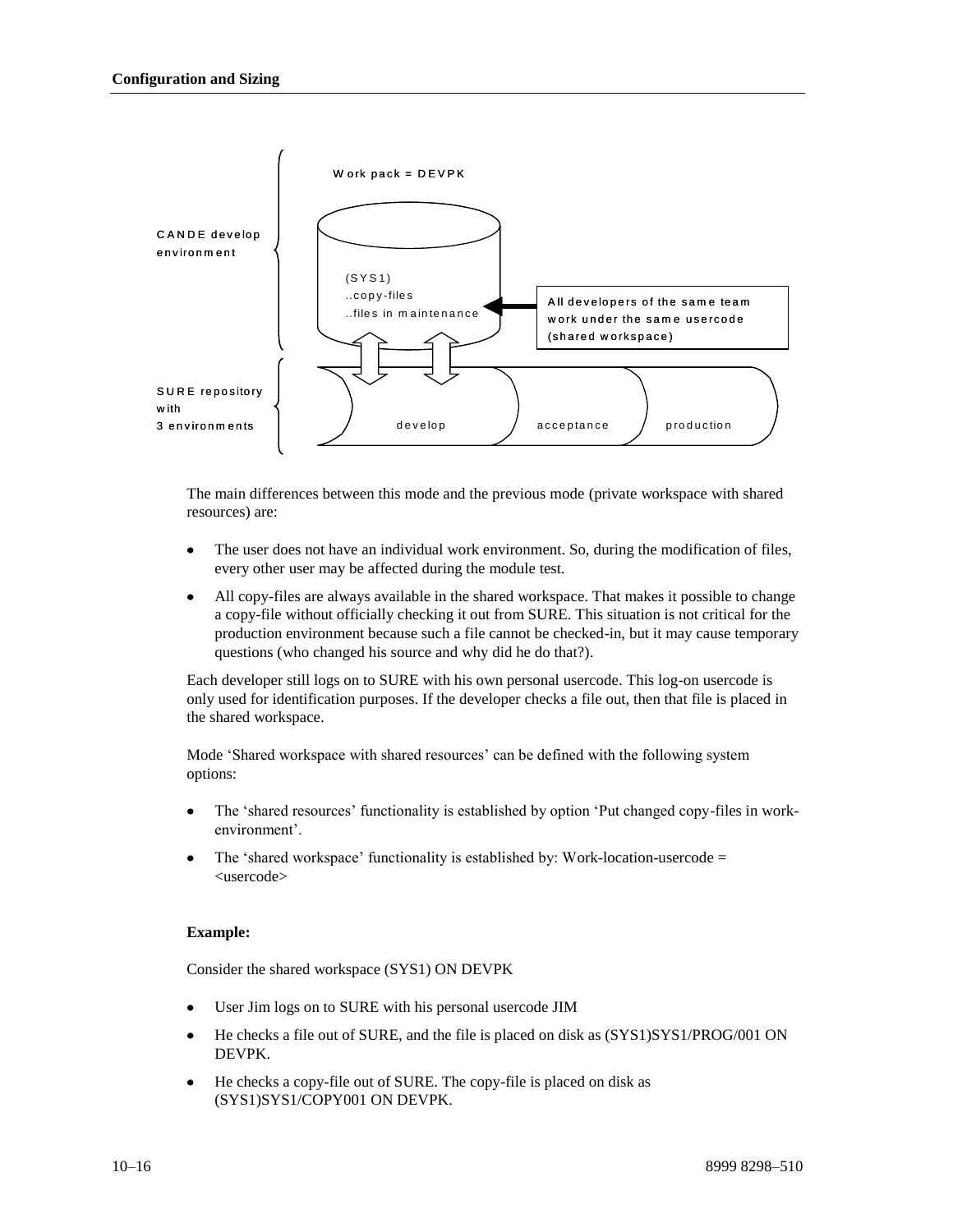The source and copy-file are now visible for all other team members that work on system SYS1.

### **10.6.2.4. (Configuration) Private Workspace / Private Resources**

Characteristics:

- Each developer has his own personal usercode to log on.
- Each developer has his own personal workspace where he does his work (editing, compiling,  $\bullet$ and testing). This personal workspace is identified by his personal log-on usercode.



A checked-out source is placed in the private workspace of the developer. All copy-files that are referenced by the source are also copied in the same private workspace. When the source is checked-in then the copy-files are checked and cleaned-up (copy-files that are not referenced by other checked-out sources are removed from the private workspace).

This mode is defined with the following system options:

- $\bullet$ The 'private resources' functionality is established by resetting option 'Put changed copy-files in work-environment'.
- The 'private workspace' functionality is established by: Work-location-usercode  $=$  \*

### **10.6.2.5. (Configuration) Multiple Baselines**

#### Characteristics:

Each developer has his own personal usercode to log on.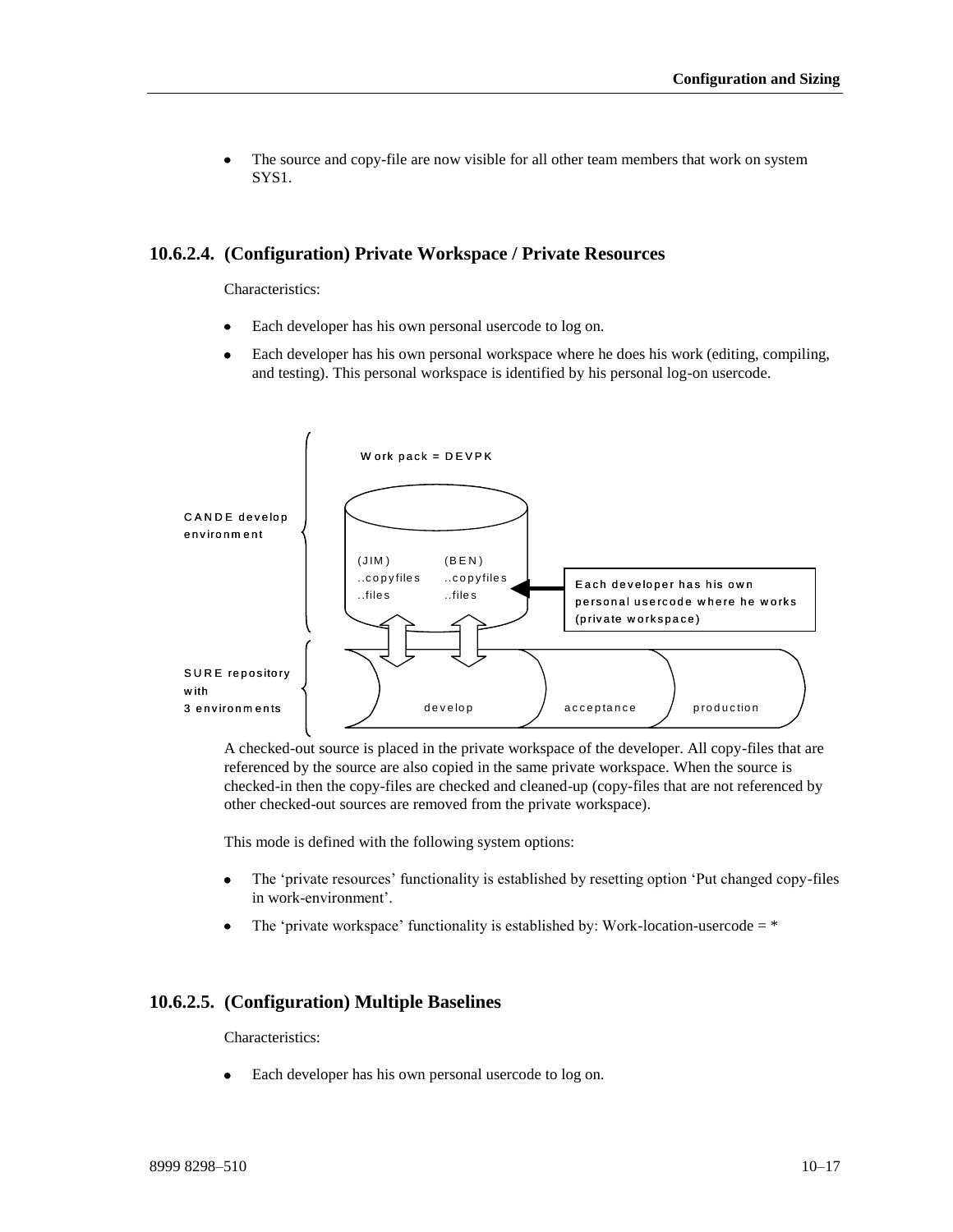- Each developer has his own personal workspace where he does his work (editing, compiling,  $\bullet$ and testing). This personal workspace is identified by his personal log-on usercode.
- The total development staff that works on the same application system is subdivided in  $\bullet$ several development teams.
- Each team works on a separate big task (also known as a baseline)
- Modifications that are made for a specific baseline may not be visible for other baselines unless the project leader of the other baseline explicitly accepts these modifications.



Each baseline is linked to a separated work pack.

If option 'put changed copy-files in the work-environment' is set for a specific baseline, then that baseline works with shared resources.

If option 'put changed copy-files in the work-environment' is reset for a specific baseline, then that baseline works with private resources.

If Work-location-usercode  $=$  \* for a specific baseline, then each developer of that baseline has a private workspace.

If Work-location-usercode  $=$   $\langle$ usercode $\rangle$  for a specific baseline, then all developers of that baseline work under the same shared workspace.

A patch (modification) to a source is done within a baseline, and the name of the baseline is linked to that patch. Patches of a specific baseline are not visible (in copy-files or in compiled objects) for the other baselines, unless the project leader of another baseline explicitly accepted the patch.

The source can be checked-out for two different baselines at the same time.

The patches of all baselines are all merged into the source in the first environment where the baselines are not defined.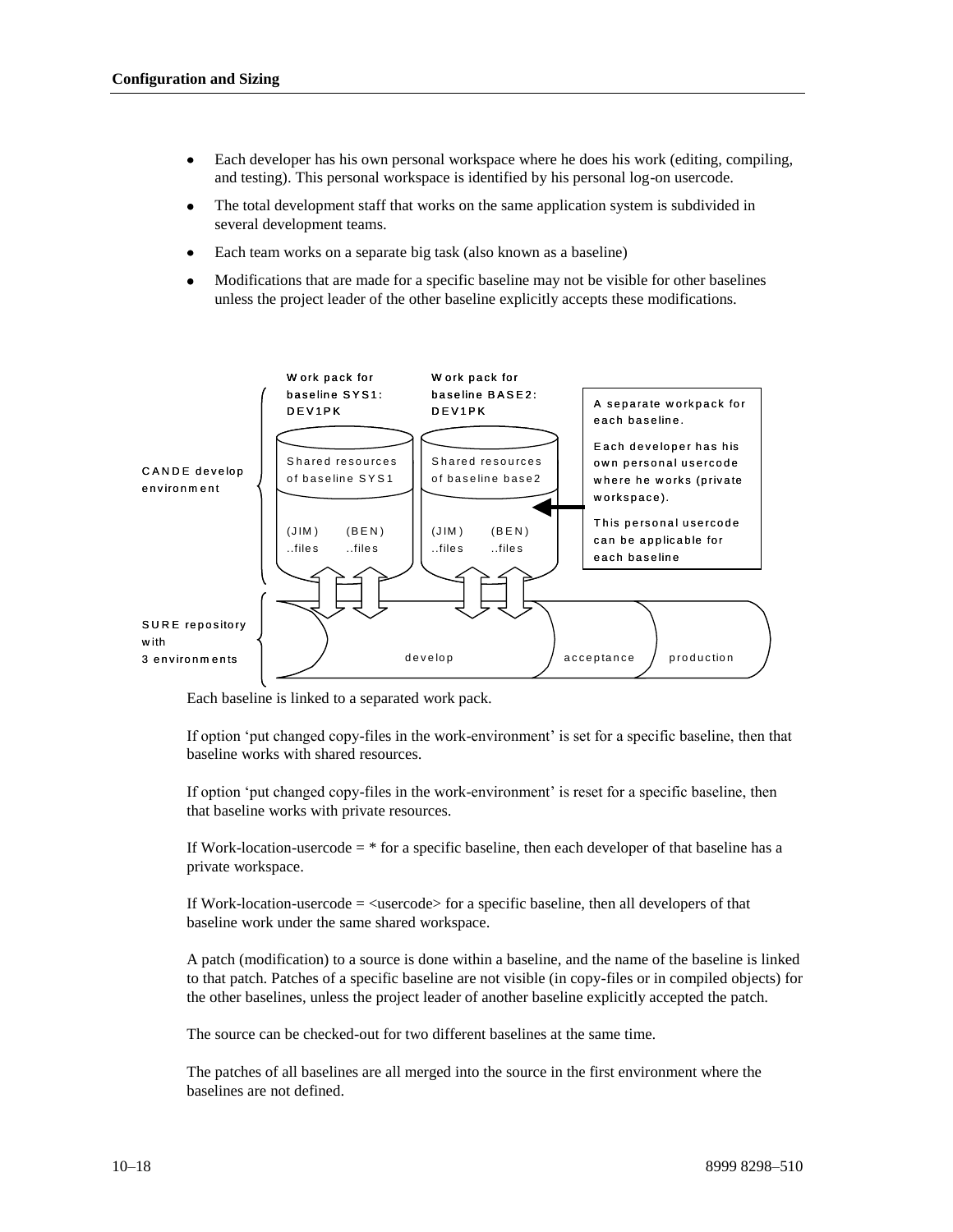#### **Example:**

The objects on pack DEV1PK are created from the development environment in SURE and contain only the patches of baseline SYS1.

The objects on pack DEV2PK are created from the development environment in SURE and contain only the patches of baseline BASE2.

The objects that are created from the acceptance environment in SURE contain the patches of both baselines SYS1 and BASE2.

Extra baselines are defined via system option 'Is baseline of'.

#### **Example:**

Consider system SYS1 and an extra baseline for that system BASE2

BASE2 is an extra baseline of SYS1: BASE2 is baseline of SYS1 with work pack DEV2PK

SYS1 must be a baseline of itself: SYS1 is baseline of SYS1 with work pack DEV1PK.

### **10.6.2.6. (Configuration) Hybrid Configuration**

Many complex configurations are grown from using own tools and procedures. This may imply generation of jobs with different object names for test and production, replace utilities that replace the copy or include statements for test and production, etc.

The work environment and object environment are used for the build support, distribution support and the workspace of the programmer. You can always use SURE for check in and check out purposes in combination with your current procedures. In this mode, you do not use the automated mode for build and distribution support and you only use part of the life-cycle support. However, you still can use many other SURE features like the auditing, log, delta files, PC editing, impact analysis etc. Using this start, you could convert different systems gradually if required.

### **10.6.2.7. (Configuration) Summary**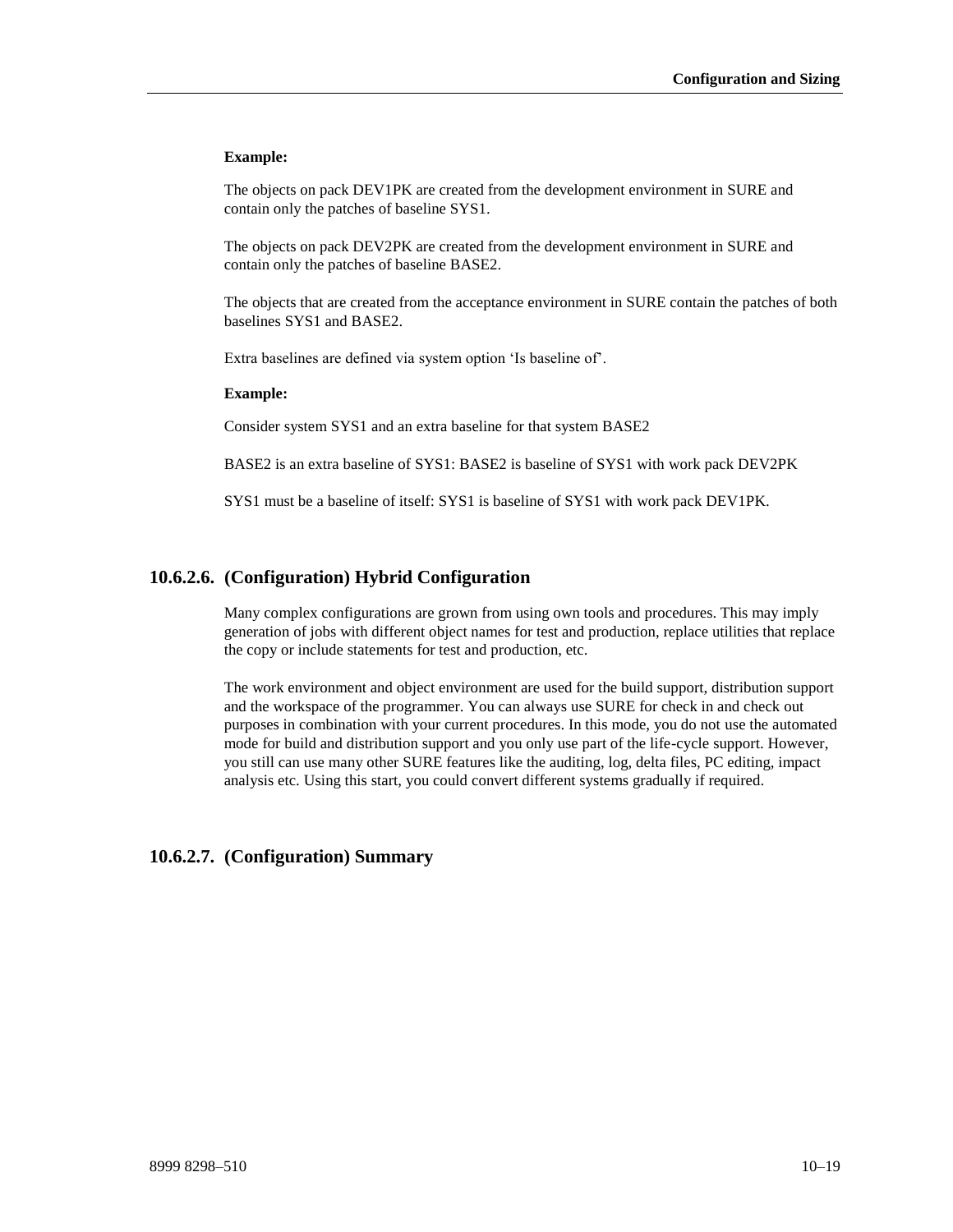

The following picture shows a develop environment with shared resources and private workspaces, and test and production environments with shared resources and a shared workspace.

The following options are applicable in the discussion of workspaces:

File Type: Use as Copy file (SURE manual chapter 32)

Files that are actually referenced by other programs as a copy-file behave automatically as a copy-file (and will be placed in the shared resource directory if option 'put copy-files in the work-directory' is set).

It is possible to link this copy-file-behavior to other files via file-type option 'use as copyfile'.

System: Put Copy files in the work directory (SURE manual chapter 14)

This option puts each copy-file and each file that behaves like a copy-file in the shared resource directory after it has been changed.

 $\bullet$ System: Work Environment (SURE manual chapter 14)

This option defines the shared resource directory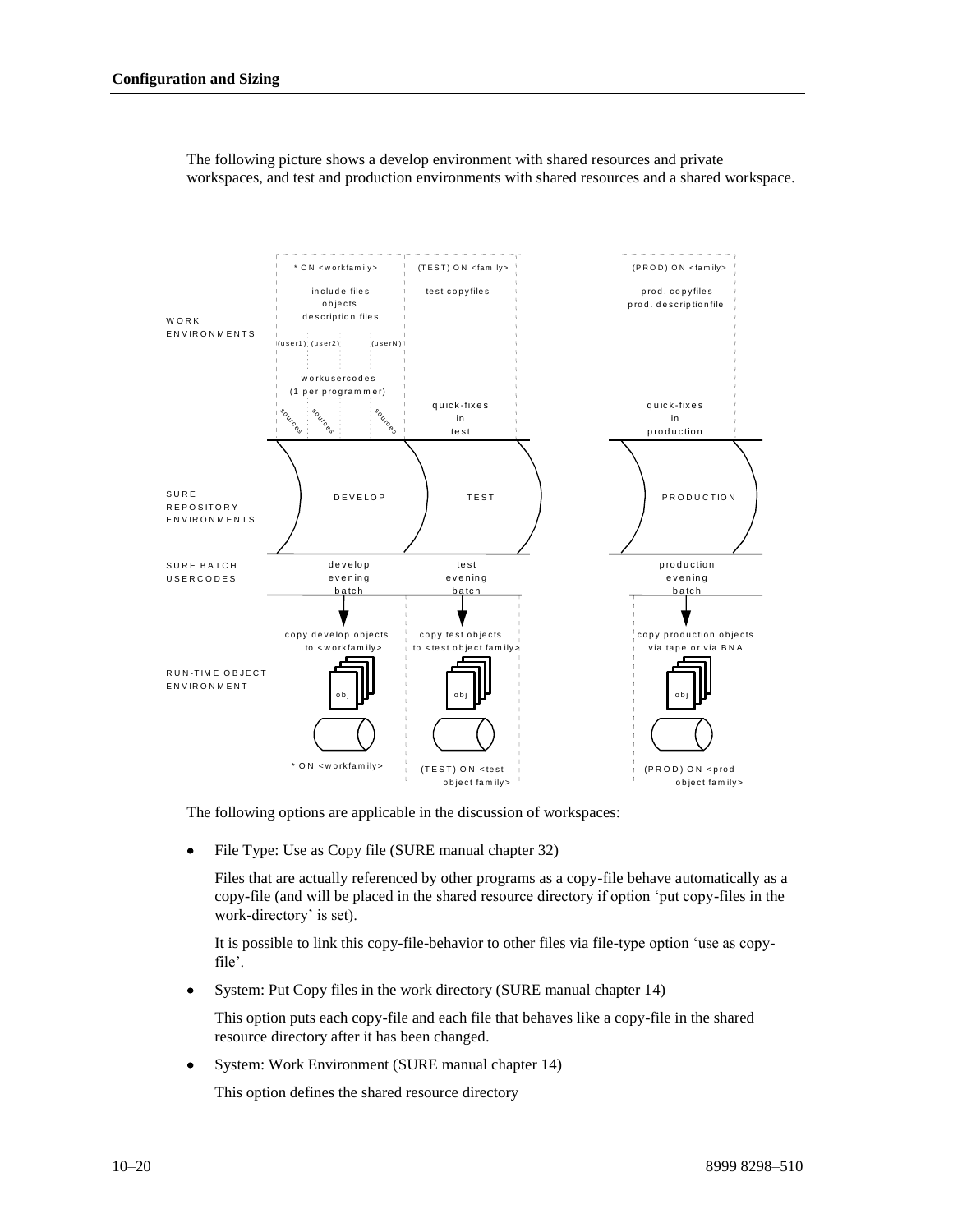| Workspace | <b>Resources</b> | <b>Put Copy in Work</b> | <b>Work User Code</b> |
|-----------|------------------|-------------------------|-----------------------|
| Private   | Shared           |                         | ∗                     |
| Shared    | Shared           |                         | $<$ usercode $>$      |
| Private   | Private          |                         | ∗                     |

## **10.6.3. (Configuration) Project**

A project is a sub-system.

The project definition within the SURE system is optional. When you have created a system, a project with the same name as the system name is implicitly defined within the SURE system. So effectively, you can have an installation without specific projects defined. From a hierarchical point of view, a system can have multiple projects and a project can have multiple files. However, a file or a task can only belong to a single project.

#### **Example:**

Consider system SYS1 with project PRJ1 and system SYS2 without specific projects.

A system is always a project of itself, so the following system/project combinations are available:

| <b>System</b> | <b>Project</b>   |
|---------------|------------------|
| SYS1          | SYS1             |
| SYS1          | PR I 1           |
| SYS2          | SYS <sub>2</sub> |

If a file is added for project PRJ1 then it is automatically linked to system SYS1.

If a file is added for project SYS2 then it is automatically linked to system SYS2.

It is not necessary to define specific projects. Each system is always available as project, and if the system and project are always the same then there is no need for extra projects. On the other hand, a project may be used just to define new tasks. There is an automatic naming standard where the name of a new task is based on the project name. This makes it possible to identify a task by its names as being a task of a certain project.

The major functions that apply to projects are:

Security (SURE manual chapter 'Authorization mechanism'):

The security map is defined per employee function. This is commonly seen as 'role based security'. The granularity of a security map can differ. It can be global and then it applies to all environments and to all projects (who can do what?); or it can be specific and it applies to a specific environment (who can do what in which environment?) and/or to a specific project (who can do what in which environment for which group of files?).

It is possible to define securities global, per application system and per project. The most detailed level of security definition is at project level.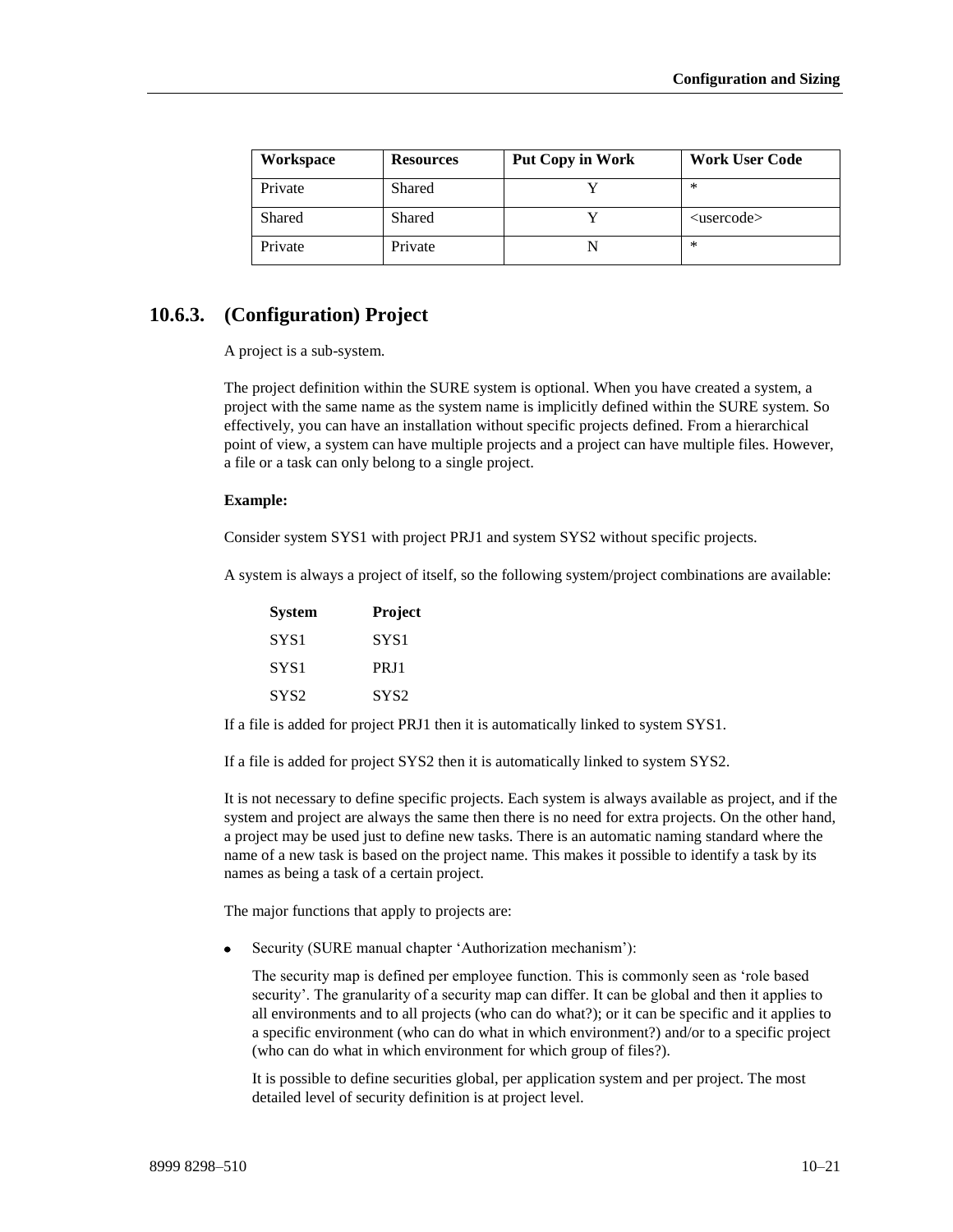- Global securities apply to all systems (and all projects).  $\equiv$
- Securities that are defined for a system apply to the system itself and to all projects of that system.
- Securities that are defined for a project apply only for that project.  $-$

The example screen shows a security definition for an employee function programmer who has different securities for DEVELOP and PRODUKTIE and in PRODUKTIE extra securities for system DEMO.

| <b>Employee Function PROGRAMMEUR</b> |              |             |                                                                    |       |         |       |           |                | $\Box$                |
|--------------------------------------|--------------|-------------|--------------------------------------------------------------------|-------|---------|-------|-----------|----------------|-----------------------|
| Employee Function<br>$\mathbb{R}^n$  |              |             |                                                                    |       |         |       |           |                |                       |
| Employee Function PROGRAMMEUR        |              |             |                                                                    |       |         |       |           |                |                       |
| Employee Function                    | Security map |             | កន្លងមានមានមានមានមានមាននិងមិនមិនអ្នក<br>- សមានមាន ។<br>- សមានមាន ។ |       |         |       |           |                |                       |
| Environment                          | System       |             | Project                                                            |       | Default | None  | Global    | <b>SURE</b>    | Task                  |
|                                      |              |             |                                                                    |       |         |       | 1.1.1.185 | 送用し、用具         |                       |
| PRODUKTIE                            | DEMO         |             |                                                                    |       |         |       |           | л.             |                       |
| PRODUKTIE                            |              |             |                                                                    |       |         |       |           | $\overline{ }$ |                       |
| DEVELOP                              |              |             |                                                                    |       |         |       | 1.001     | <b>JPD</b>     |                       |
|                                      |              |             |                                                                    |       |         |       |           |                |                       |
|                                      |              |             |                                                                    |       |         |       |           |                |                       |
|                                      |              |             |                                                                    |       |         |       |           |                |                       |
|                                      |              |             |                                                                    |       |         |       |           |                |                       |
|                                      |              |             |                                                                    |       |         |       |           |                |                       |
|                                      |              |             |                                                                    |       |         |       |           |                |                       |
|                                      |              |             |                                                                    |       |         |       |           |                |                       |
|                                      |              |             |                                                                    |       |         |       |           |                |                       |
| $\blacksquare$                       |              |             |                                                                    |       |         |       |           |                | $\blacktriangleright$ |
|                                      | Modify       | Delete Line | Insert Line                                                        | Print |         | Close |           |                |                       |

Task Names (SURE manual chapter 'Task')

The name of your task, constructed by the SURE system at task entry, is by default derived from the project. The default name-standard is the project name separated by a dash and a four-digit number (e.g. PRJ-1234). It is possible to overrule this naming-standard by your own formula, or by a naming-standard for task-groups.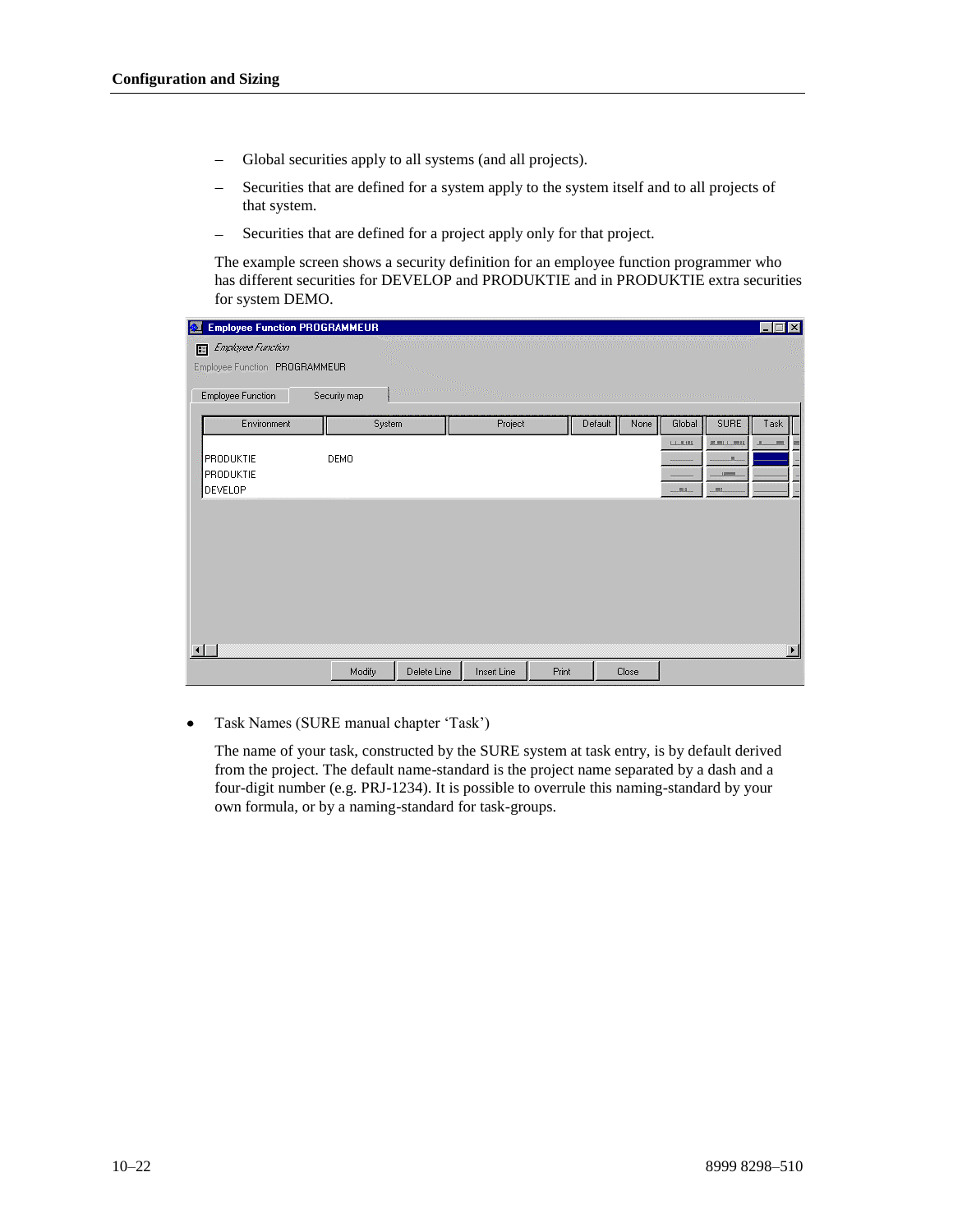Task Routing (SURE manual chapter 'Task')

The task routing function affects the content of the workflow folders that are maintained by the system: Tasks To-Do, Tasks Busy, Tasks Ready, Tasks To-Assign and Tasks Quick-Fixed. The workflow queues are available for each environment and they contain tasks with a specific status (the ready-queue in the develop environment contains all tasks that have status DEVELOP and are marked as ready-(to-transfer)). These queues are visible in the user interface under folder Life-cycle:



The SURE system performs the task routing based on a number of variables, one of them being the project for which the task is defined. The other variables that are evaluated are the employee function and the team:

- A user can be assigned to a team and to one or more employee functions.
- One or more project can be assigned to a team or a user.

The tasks To-Do list contains the tasks that are assigned to your personal usercode or to one of your employee functions or to one of your teams, and that belong to a project which is linked to your team or your personal usercode.

Using projects in combination with security can provide distinct separated logical parts in the repository. Note that the same functionality applies if you did not create projects, however the project name then is equal to the system name.

Naming Standards (SURE manual chapter 'Name Standards'):  $\bullet$ 

Naming standards are used by the SURE system for the construction of task names (see earlier in this section) and file-names.

Naming standards for file names can be implemented as follows:

The new filename is determined by SURE according to a predefined naming standard formula.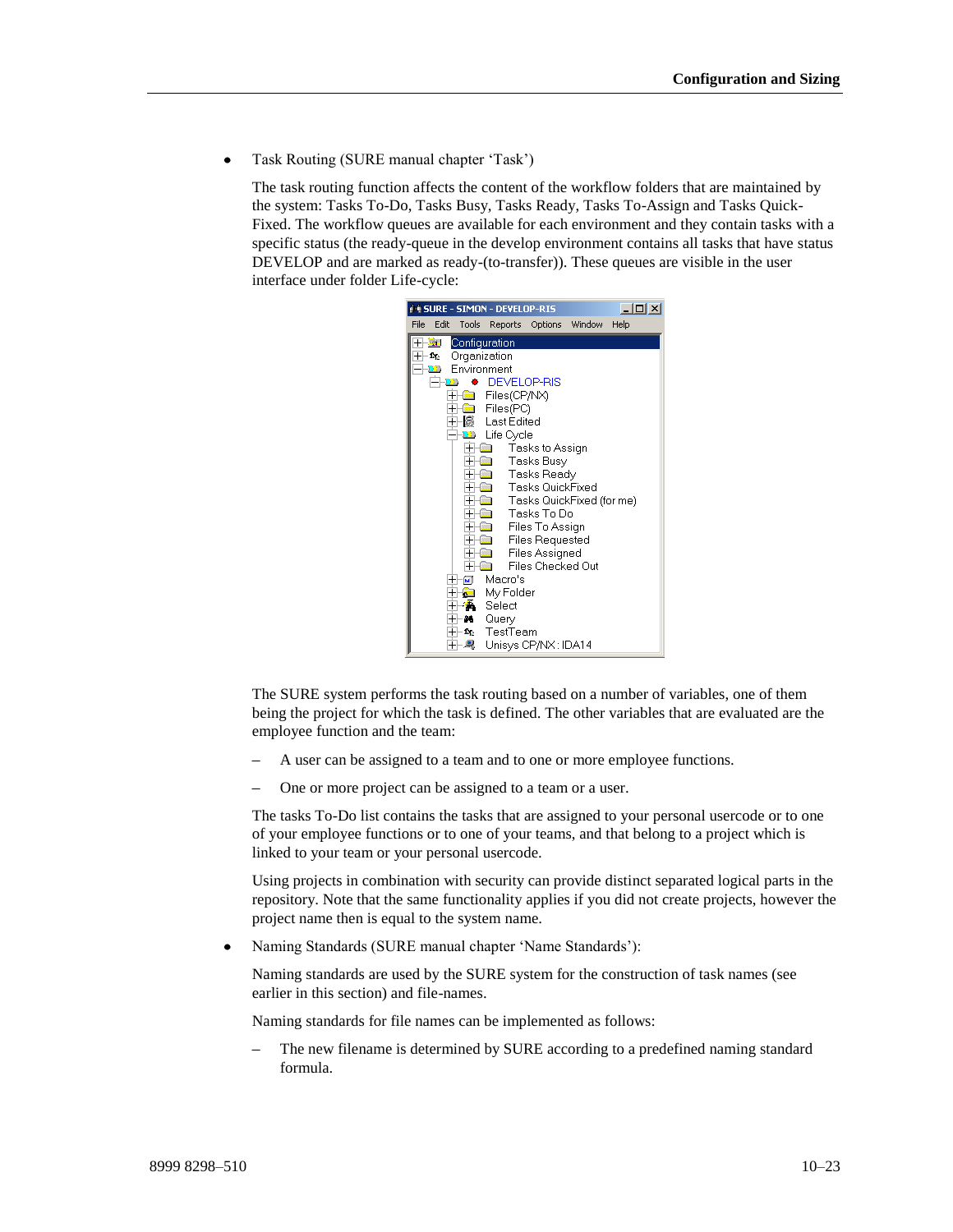- The new filename is determined by the user, but checked by SURE according to a  $\equiv$ predefined naming standard formula.
- A mix of these two options.  $\equiv$

The project name is one of the variables that you can use in this name standard definition. The naming-standard formula must be defined per file-type.

It must be defined per system whether or not naming-standards have to be used.

## **10.6.4. (Configuration) File Type**

| <b>File Type</b>                   |                                                                                          | $ \Box$ $\times$ |
|------------------------------------|------------------------------------------------------------------------------------------|------------------|
| File Type                          |                                                                                          |                  |
| File Type<br>name standards        |                                                                                          |                  |
|                                    | sure compile options                                                                     |                  |
| File Type<br>▼ …                   |                                                                                          |                  |
| CP/NX compiler card input          |                                                                                          |                  |
| File type classification           |                                                                                          |                  |
| File Classification CP/NX          | $\blacksquare$                                                                           |                  |
| File Classification PC             |                                                                                          |                  |
| options at ENTER time              | Other options                                                                            |                  |
| Enter only a file name $\Box$      | Manual Checkin Disabled $\Box$                                                           |                  |
| No SourceUser/Pack at Enter        | Skip Examine after CheckIn                                                               |                  |
| Add Skip-Integrity option at Enter | Binary or Generated file (delta files disabled) $\square$<br>Load information at CheckIn |                  |
|                                    | Last node is ID for copy files $\square$                                                 |                  |
|                                    | Always input for batch compile procedure $\Box$                                          |                  |
|                                    |                                                                                          |                  |
| Object Deployment                  |                                                                                          |                  |
| Object location inheritance        | ▼                                                                                        |                  |
| Software distribution $\Gamma$     |                                                                                          |                  |
|                                    |                                                                                          |                  |
|                                    |                                                                                          |                  |
|                                    | Print<br>Close<br>Apply                                                                  |                  |

The file-type definition categorizes files with the same SURE characteristics. The file-types are separated for the CP/NX files and the PC files where both allow for slightly different characteristics. This document addresses the most common used file-type characteristics.

CP/NX shared resources:  $\bullet$ 

> These are copy-files (or other files) that must be visible for all team members in a shared work environment.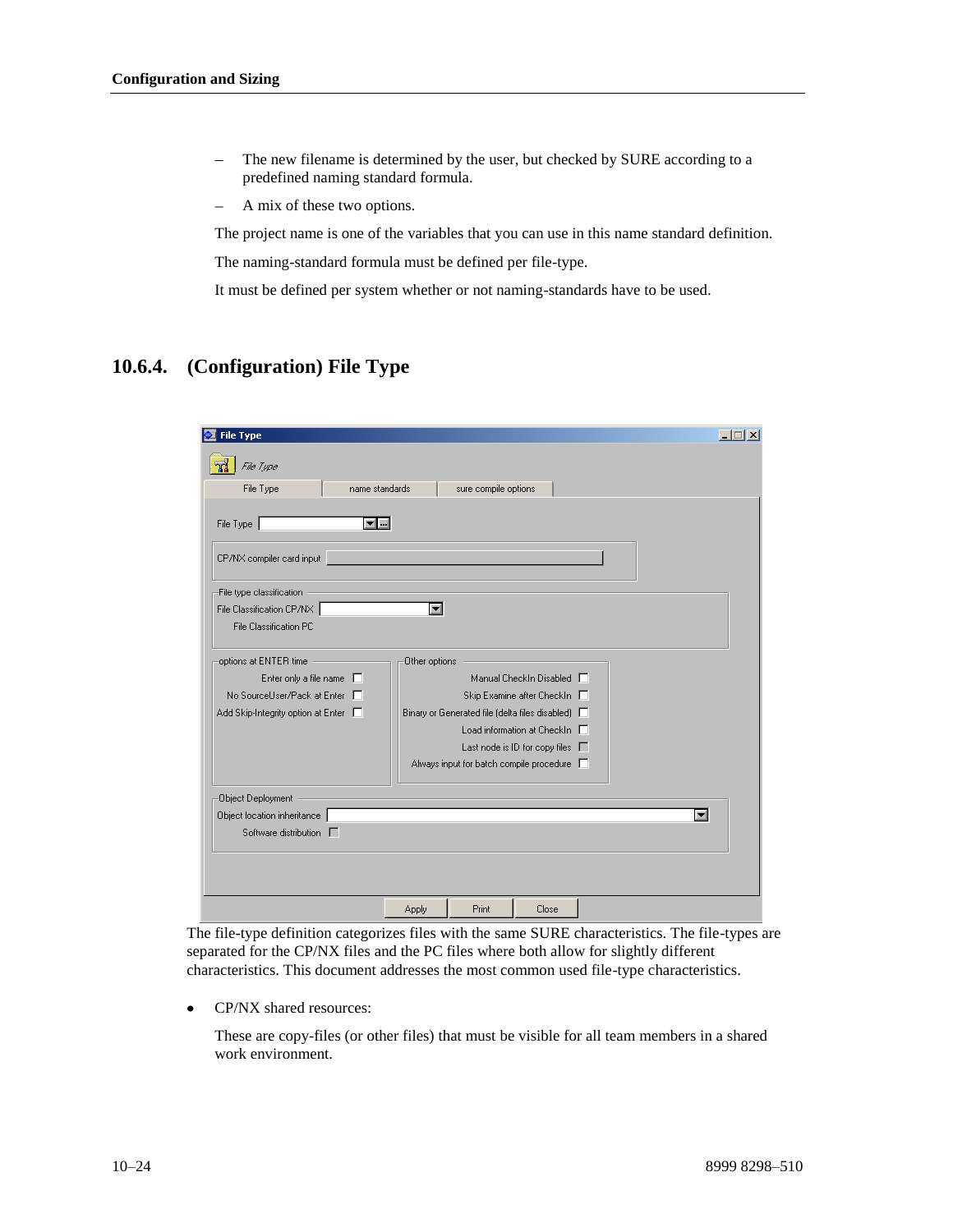If you are using a shared work environment (see earlier in this chapter), then a file-type is required for copy files (or other files) that you want to be refreshed in that shared work environment after such a file is changed and checked-in to SURE.

The file-type option "Use as Copy file" in combination with the system option "Put copy files in the work location after Check-in/Load" will make SURE copy a file of this type to the work location. The work location contains a stable version of each copy-file. The developers use these stable copy-versions to compile their programs.

CP/NX source files:

Build support for the CP/NX files requires an object location to be defined for a file. This object location triggers the build support program (RESPECT/SURE/COMPILE) to invoke the appropriate compiler when the file must be compiled. The appropriate compiler is determined from the file-kind of the file. Source files are usually defined with a file-type with option "Inherit default object user/pack" set. This option triggers that the file inherits the object location defined for the system of the file. Therefore, the usercode, pack family name and hostname defined in the object environment for the system of the file, are applied to that file. As a result, the appropriate compiler is invoked for this source file resulting in an object file, which is copied to the destination by the distribution support.

By default, the object name for a source file is named OBJECT/<source>. For individual files, you can alter this default under the file properties. If there is a company wide name standard for object names, then that name standard may be coded in a library, which is defined in the global options.

Copy files usually do not have option "Inherit default object user/pack" set, and that results in skipping the copy-files for the actual compilation.

CP/NX data files:

If you have data files that are stored in the SURE repository, a number of options may be of interest.

- First of all the SURE build support will never invoke a compiler, because the file kind does not match a supported compiler on the CP/NX system.
- If you want these data files to be refreshed in the shared work location, you need to set the file type option "Use as Copy file" in combination with the system option "Put copy files in the Work environment after Check in/Load".
- If you want these files to be copied into your production environment by the distribution support, you need to set file type option "Inherit default object user/pack".

Note that you can check-in, checkout and transfer any type of file, also binary files. The binary files require two additional definitions, one which will skip the delta file creation and one that will skip the examine process. The corresponding options are Skip delta files after check in and Skip examine after check in. These two options are also applicable for CP/NX data files.

PC input build files:

PC input build files are files that are used as input in a build process that creates PC executables. Example of PC input build files are: make-files, command-files, source-files, header-files, project-files etc.

These build files are the primary input files to the build process. This definition excludes the intermediate files and it also excludes the resulting binaries or executables.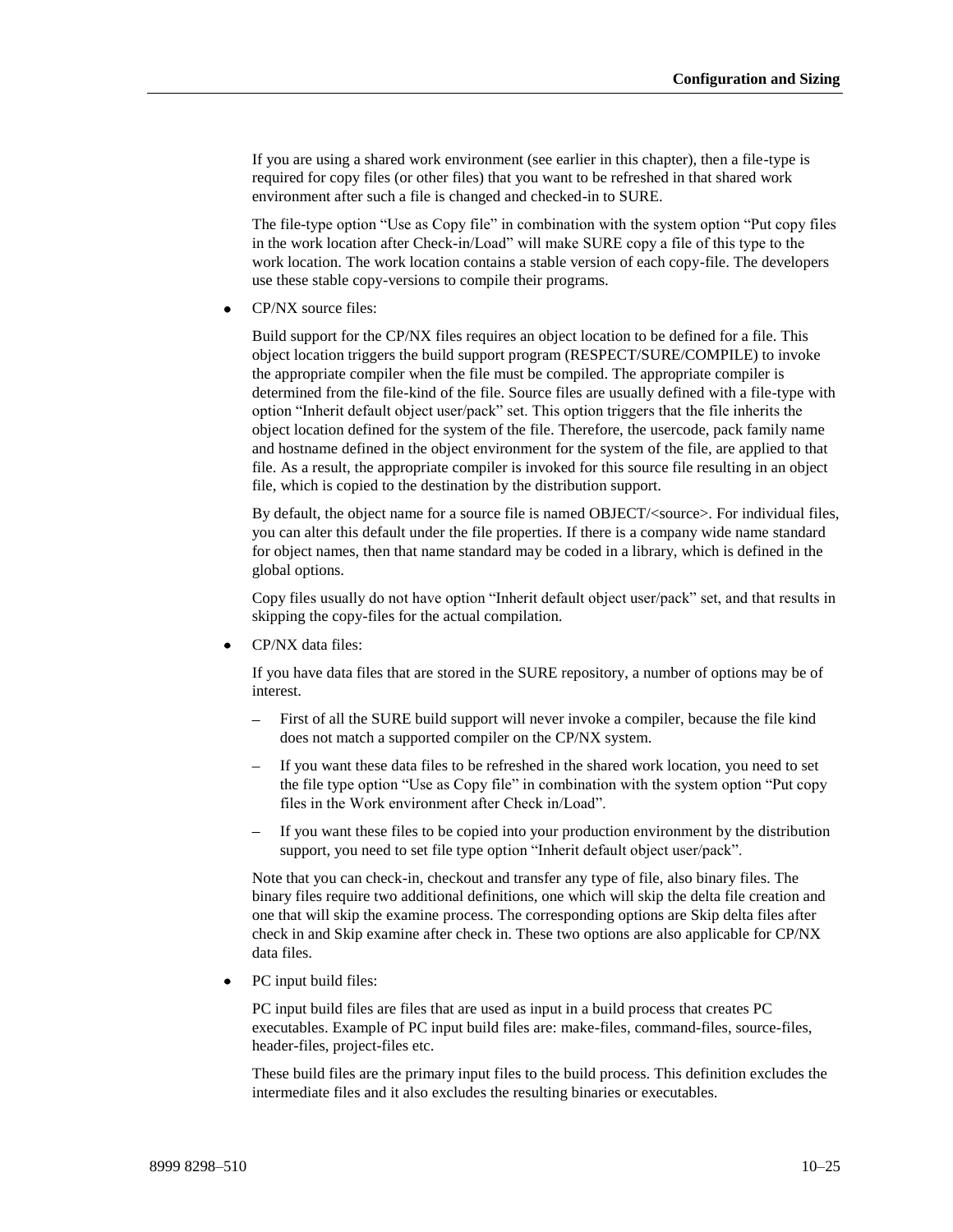The build process on the PC is responsible for downloading changed files to your PC and thereafter starting the build command for a file or a directory. A file must have its objectbuild- server defined to make this download happen.

The mechanism is similar to the object-inheritance mechanism for CP/NX files: The file-type option "Inherit default object user/pack" in combination with the system attributes for the object environment defines the inherited build server for a file.

With this object server defined for a file, the build process has its parameter for download and the build process.

Notice that the build server name is a virtual name; it does not have to be an actual server name. Furthermore, the download directories are defined in the PC SURE options, and they are usually different per environment. For this reason, the build server name may be equal for every environment.

PC distributed files:

PC distributed files are files that need to be distributed in your PC network. SURE can download a directory with all the files that need to be distributed, but SURE is not responsible for the actual distribution (putting the downloaded directory on a CD-rom and deploy, etc.)

A PC distributed file may be a manually checked in file like an EXE, DLL, INI, BAT or any file, which can be part of the standard deploy process. On the other hand: it can also be an EXE, DLL, INT or any file that is the result of the build process controlled by SURE.

A "manually checked-in distributed file" must have a file-type with option "software distribution" set.

A "distributed file as a result of the build process" is automatically loaded by the SURE build process. A file resulting from a build process is slightly differently defined within the SURE repository. The first possibility is that you define a "Naming standard for the executable name at enter" with the "file type for loaded executable at enter" for a file type. This implies that if a file is loaded with this file type, an executable file is defined for this file. Secondly, you may define an executable file manually, via file properties  $\rightarrow$  configuration  $\rightarrow$  executables.

Normally an executable file is a binary file, therefore it should not create delta files, should not make part of the examine process and it should be distributed. These settings can be achieved by the following options: "No delta files after check in", "Skip examine after check in" and "Software distribution".

PC binary files (MSOffice):

PC binary files are files for which no delta files are created. When no delta files are created, no difference and reconstruct facilities are present.

A PC binary file is a manually checked in file, where SURE is used as archive mechanism. So Microsoft office files or any other file may be used in this mode.

Example: a "manual checked-in distributed file" has the file type option "no delta files after check in" set, which results in ignoring delta files for every file of this type.

PC copy files:

PC copy files are files that are used as copy or include files within PC languages recognized by SURE. Current supported languages are C, C++ and Micro Focus COBOL. The SURE software scans sources of the previously mentioned languages for references to copy-files. Often only a part of the name is identified in the include statement, namely the last node of the file. The PC compiler finds the actual file using an environment variable like INCLUDE.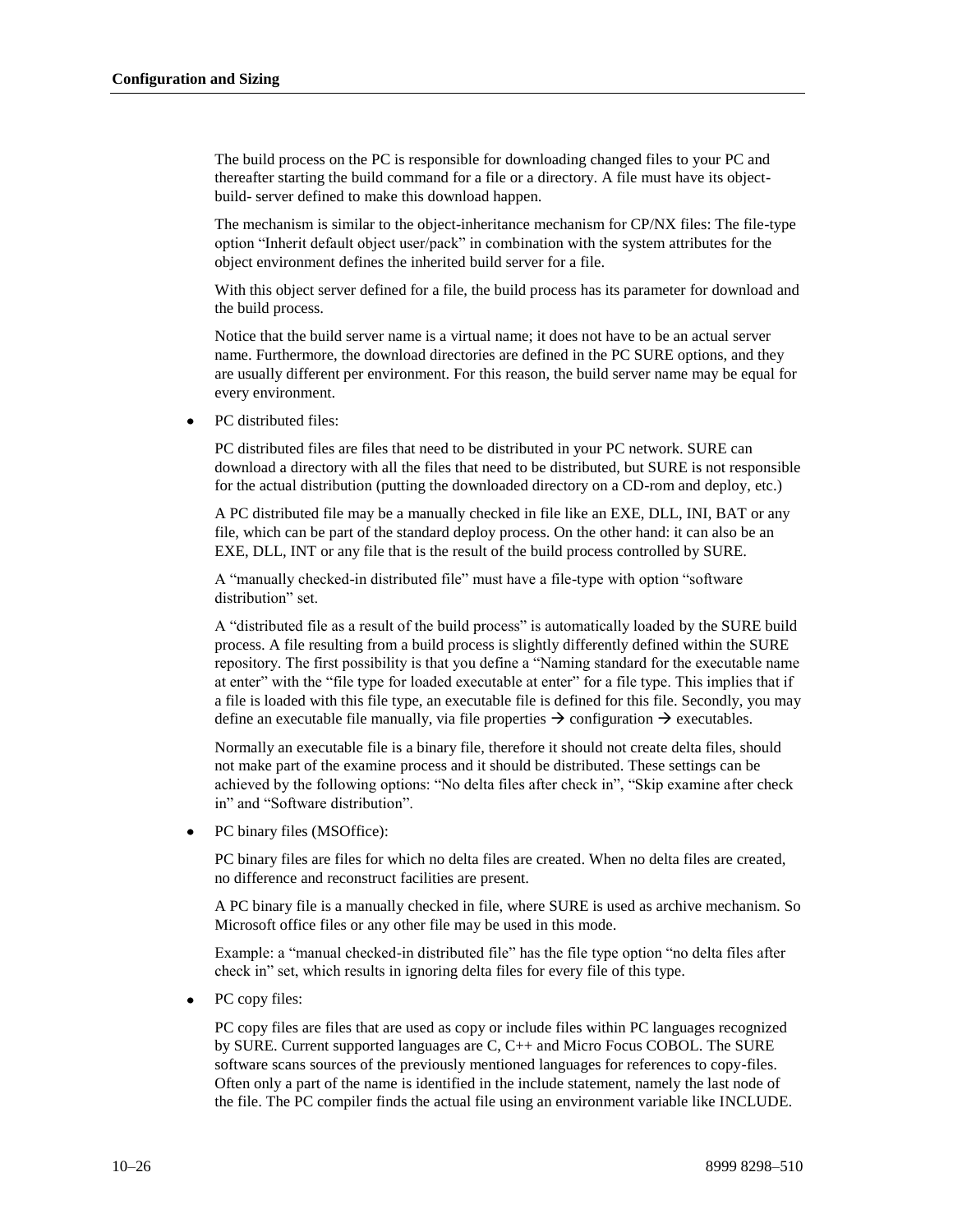The examine process uses the file type option called 'Last Node is used as ID for copy-files' to achieve the same type of behavior. As a result of this option, the source file is connected to the actual full copy-file name if it exists for the node.

PC C, C++ or COBOL source files:  $\bullet$ 

> PC source files are files containing a language recognized by the SURE examine process. The examine process scans sources for references to copy-files and stores that information in the repository. Currently the languages C, C++ and Micro Focus COBOL are supported. Although any type of language can be loaded into the SURE, the examine process only recognizes the above-mentioned languages.

> If the examine process relates a source with a copy file, it will use this information in the compile process. If the copy file is changed, and therefore automatically compiled, the SURE system will implicitly recompile all the sources using this copy file. This side effect of the examine process is mostly used for the supported languages.

Setting this option requires the files to be loaded with a file type containing the indication "Use as C/C++" or "Use as Micro Focus COBOL".

 $\bullet$ PC text files:

> A PC text file is any file containing plain text, of which you want to track the changes. Therefore, a PC text file may be an INI, BAT, PAS, TXT, and et cetera file. In principle, you could edit such a file with notepad. These files are stored in the SURE repository with their delta files. Using the delta files you can always trace the changes that are made to the source.

Defining PC text files requires a file-type with the option "Skip examine at Check In" set.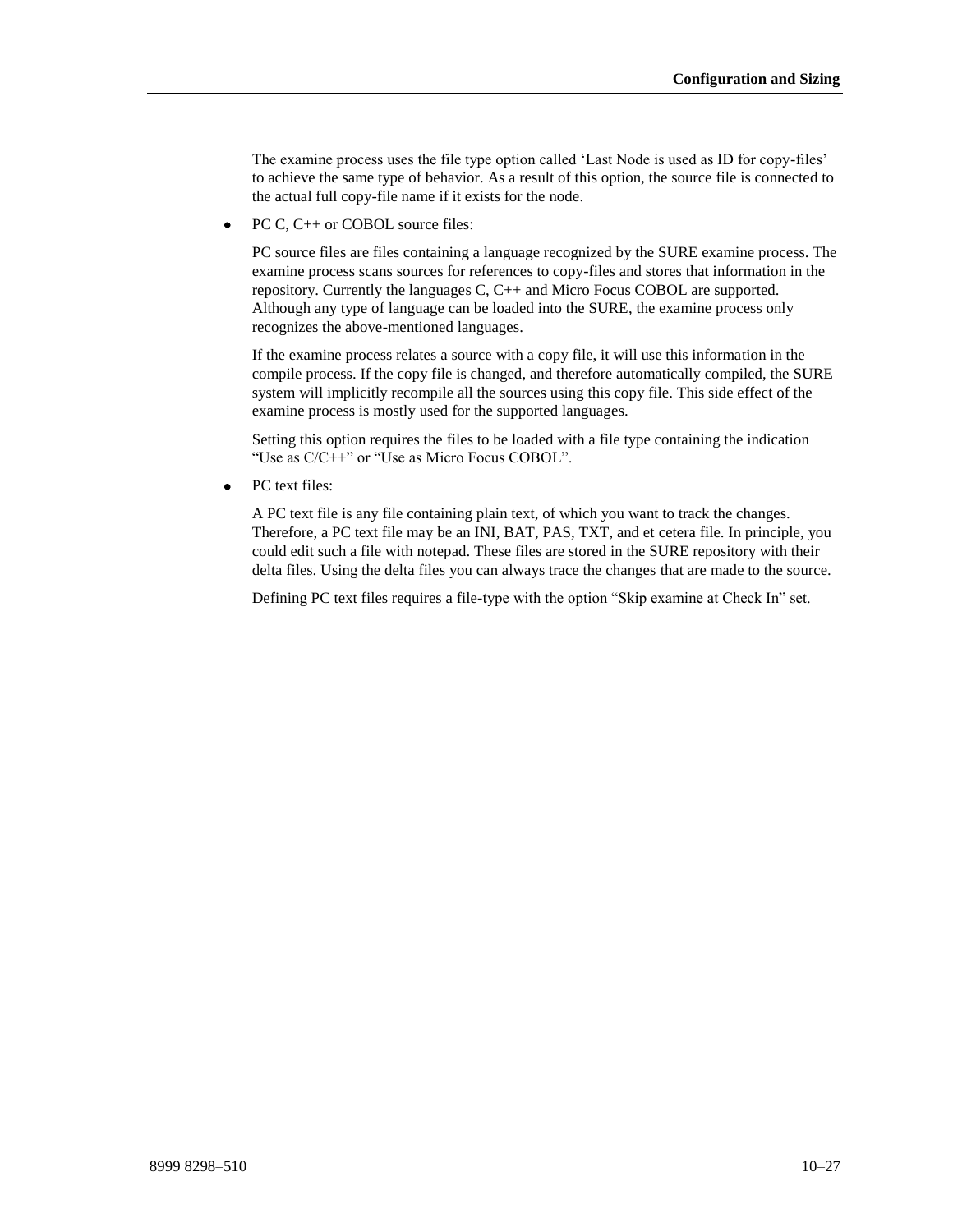|                                                                                                        |                        |                           | The following table summarizes the described file types: |                         |                    |                                           |                                 |                      |
|--------------------------------------------------------------------------------------------------------|------------------------|---------------------------|----------------------------------------------------------|-------------------------|--------------------|-------------------------------------------|---------------------------------|----------------------|
| Type of File                                                                                           | Use as<br>Сору<br>File | Put<br>Сору<br>in<br>Work | In herit<br><br>O b je c t<br>User/<br>Pack              | S k ip<br>Delta<br>File | S k ip<br>Exam ine | Last<br>Node<br>Used as<br>ID for<br>Сору | Software<br>D is tri-<br>bution | С,<br>$C++$<br>COBOL |
| $CP/NX s$ hared<br>${\rm re}$ s o ${\rm u}$ rc e s                                                     |                        |                           |                                                          |                         |                    |                                           |                                 |                      |
| CP/NX source files                                                                                     |                        |                           |                                                          |                         |                    |                                           |                                 |                      |
| $CP/NX$ data files                                                                                     |                        |                           |                                                          |                         |                    |                                           |                                 |                      |
| PC input build files                                                                                   |                        |                           |                                                          |                         |                    |                                           |                                 |                      |
| PC distributed files                                                                                   |                        |                           |                                                          |                         |                    |                                           |                                 |                      |
| PC binary files<br>(M S O ffic e)                                                                      |                        |                           |                                                          |                         |                    |                                           |                                 |                      |
| PC copy files                                                                                          |                        |                           |                                                          |                         |                    |                                           |                                 |                      |
| PC $C, C++$ or<br>Cobol source files                                                                   |                        |                           |                                                          |                         |                    |                                           |                                 |                      |
| PC text files                                                                                          |                        |                           |                                                          |                         |                    |                                           |                                 |                      |
| $=$ This option is required for this file-type.<br>= This option may be applicable for this file-type. |                        |                           |                                                          |                         |                    |                                           |                                 |                      |

## **10.6.5. (Configuration) File**

The file is the smallest entity stored in the repository. The file (and its contents) is stored in every environment in the repository.

Except for the file contents, a lot of other information is stored around the file entity and used within the SURE functionality: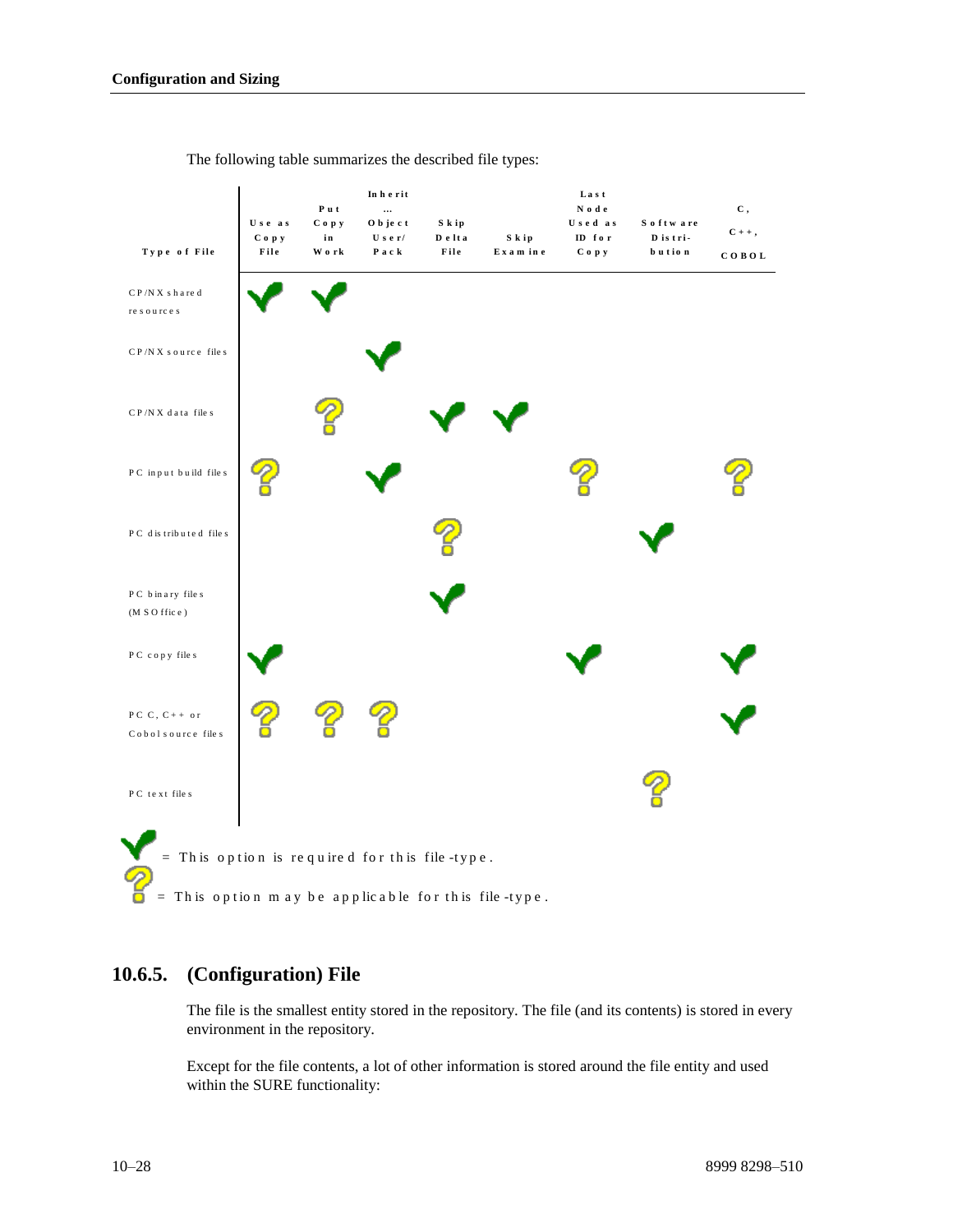At Load or check-in time, the file content is stored in the repository. At checkout time, the file content is retrieved from the repository and made available through a standard file. Therefore SURE is required at check-in/out time. On the other hand: a developer does NOT need SURE while he is working on the source.

In general, you can use any tool in the development environment, so development may still be done in the same way as always is done. This applies to CP/NX files and PC/UNIX files.

For the CP/NX files SURE offers a partial workbench, which allows usage of various PC editors integrated with the compilers on the CP/NX machine. SURE allows local file editing in combination with a smooth integration with the CP/NX compilers. Thus, the file is edited on the PC and compiled on the CP/NX machine without any special actions from the developer.

If you are using NX/Edit, which also contains a partial workbench, then you won't use the full SURE workbench. In that case SURE is only used for check-in/out but NX/Edit handles the compilation of the source.

 $\bullet$ SURE contains a version indication, which consists of a major and a minor number separated by a point. The major number indicates how many times a file is transferred from one environment to another environment. The minor number indicates how many times the file was checked in to the environment. An example is given in the following table:

|                    | Step 1: Check<br>Out/In | Step 2:<br><b>Check</b> | Step 3:         | Step 4:         | Step 5: Check<br>Out/In |
|--------------------|-------------------------|-------------------------|-----------------|-----------------|-------------------------|
| <b>Environment</b> |                         | Out/In                  | <b>Transfer</b> | <b>Transfer</b> |                         |
| <b>DEVELOP</b>     | 5.1 > 6.1               | $6.1 - 56.2$            | 6.2             | 6.2             | $6.2 \div 7.1$          |
| <b>TESTING</b>     | 5.1                     | 5.1                     | 6.2             | 6.2             | 6.2                     |
| <b>PRODUCTION</b>  | 5.1                     | 5.1                     | 5.1             | 6.2             | 6.2                     |

Step 1 and 5: The first check-out/in in a cycle raises the major number by one.

Step 2: A second check-out/in in a cycle raises the minor version number by one.

SURE does not allow checking out a file in the same environment by more than one user code  $\bullet$ at the same time (unless the baseline method is activated). However, it does allow checking out the file in different environments at the same time. Therefore, while the file is checked out in development, it can also be checked out in production. This mechanism allows solving production errors without disturbing the development process. An example is given in the following table:

| <b>Environment</b> | Step 1:<br><b>Check</b><br>Out/In | Step 2:<br><b>Check</b><br>Out/In | Step 3:<br><b>Reprocess OF</b> | Step 4:<br><b>Transfer</b> | Step 5:<br><b>Transfer</b> |
|--------------------|-----------------------------------|-----------------------------------|--------------------------------|----------------------------|----------------------------|
| <b>DEVELOP</b>     | $5.1 \rightarrow 6.1$             | 6.1                               | $6.1 \rightarrow 6.2$          | 6.2                        | 6.2                        |
| <b>TESTING</b>     | 5.1                               | 5.1                               | 5.1                            | 6.2                        | 6.2                        |
| <b>PRODUCTION</b>  | 5.1                               | $5.1 \div 5.2$                    | 5.2 (reprocessed)              | 5.2                        | 6.2                        |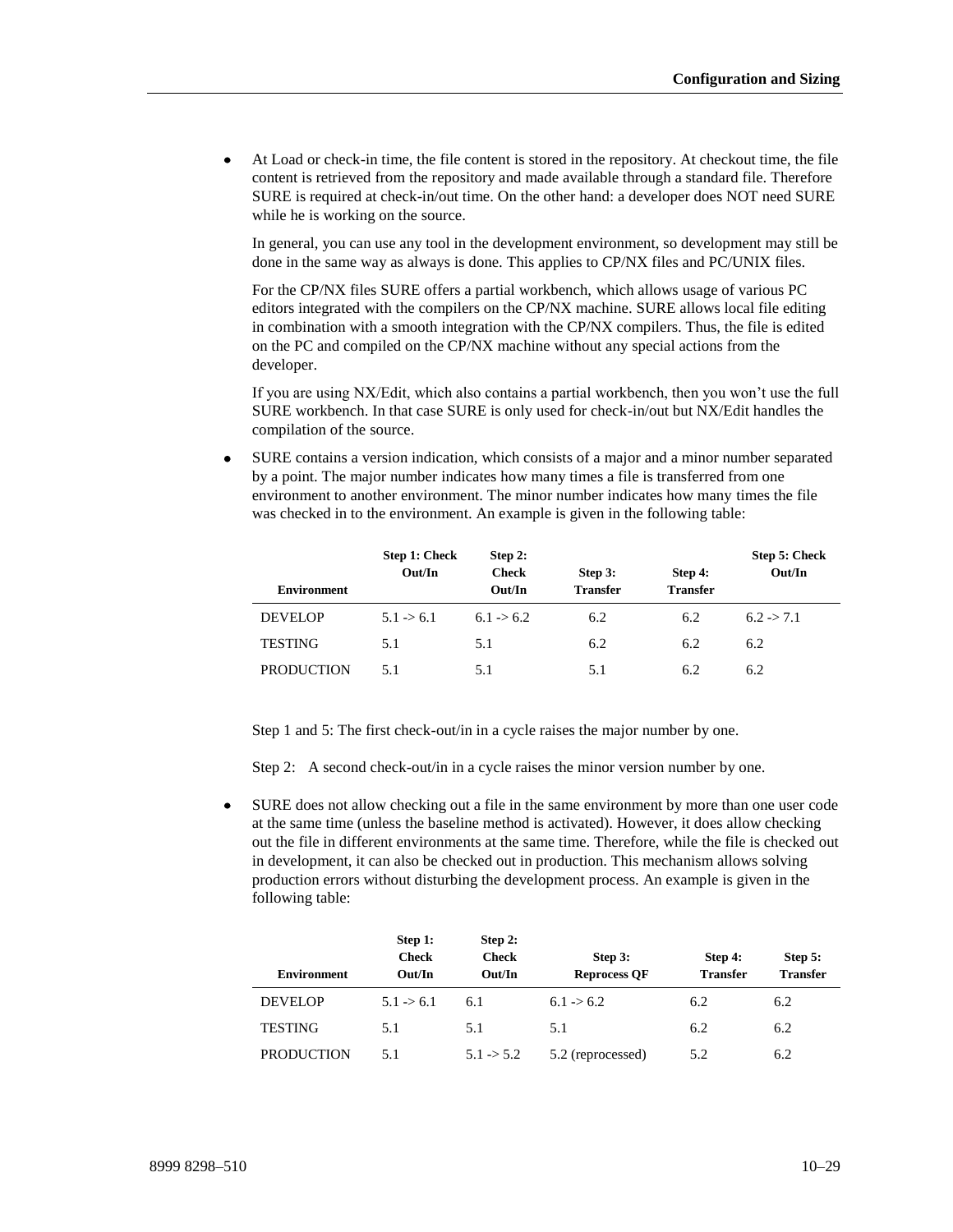Step 1: the source is changed in develop.

Step 2: the source is quick-fixed in production.

Step 3: the quick fix of production is reprocessed in develop.

Step 4 and 5: the develop sources (with the develop patch and the reprocessed quick fix) is transferred to acceptance and production.

SURE keeps delta files of two successive file-versions in an environment. With these delta  $\bullet$ files, it is possible to rebuild any old version of an individual file.

| <b>Environment</b> | Delta files between file version |
|--------------------|----------------------------------|
| DEVELOP            | $-5.1$ and 6.1 $-6.1$ and 6.2    |
| <b>TESTING</b>     | $-5.1$ and 6.2.                  |
| <b>PRODUCTION</b>  | $-5.1$ and 5.2 $-5.2$ and 6.2    |

Source management is a main function for SURE, however other integrated functions such as  $\bullet$ Build support, Distribution support, Life-cycle support via task management also require definitions at file level. For this reason, the file entity contains a lot of additional information, which can be set via the file property function. A summary of information stored at file level is given in the next table

| <b>Build Support</b> | <b>Build Server</b>            | <b>PC/UNIX</b> |
|----------------------|--------------------------------|----------------|
|                      | <b>Build Command</b>           | <b>PC/UNIX</b> |
|                      | Executable                     | <b>PC/UNIX</b> |
|                      | <b>Task Attributes</b>         | CP/NX          |
|                      | Binder specification           | CP/NX          |
|                      | <b>Multiple Object Names</b>   | CP/NX          |
|                      | <b>Post Compile Processing</b> | CP/NX          |
| Distribution Support | Distributed file               | <b>PC/UNIX</b> |
|                      | <b>Object Location</b>         | CP/NX          |
| Life-cycle Support   | <b>Current Task</b>            |                |
|                      | <b>Historical Task</b>         |                |
|                      | Delta Files                    |                |
|                      | Log                            |                |
|                      | <b>Run Time Statistics</b>     | CP/NX          |
| Query Support        | Copy/Include Files             |                |
|                      | Database                       | CP/NX          |
|                      | Dataset                        | CP/NX          |
|                      | etc.                           | CP/NX          |
|                      |                                |                |

- Files can be entered in the system in various ways. Initially files will be loaded per directory.  $\bullet$ For both file categories (CP/NX and PC), a batch load facility is present in SURE.
	- CP/NX files: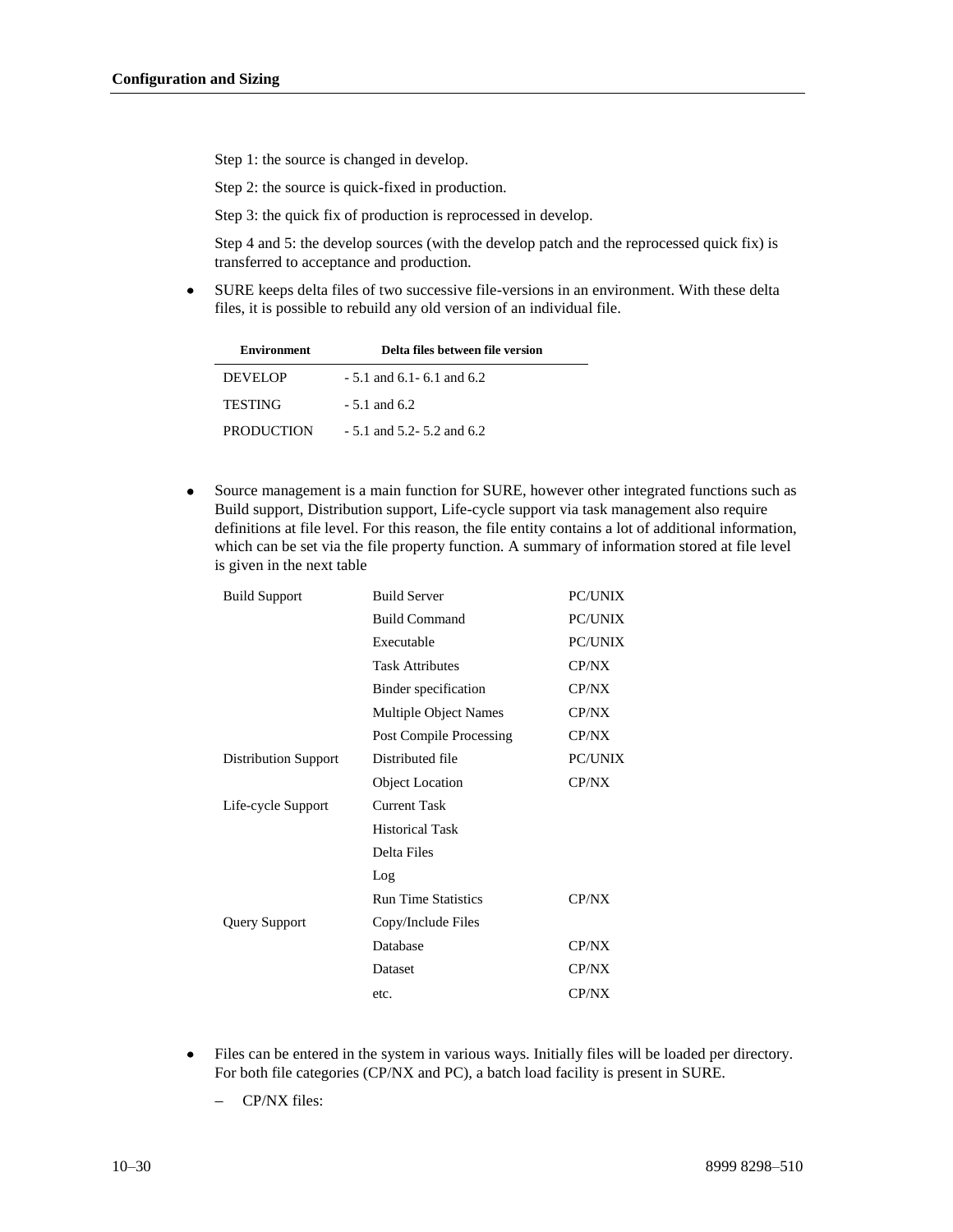Select a directory or file from the CP/NX source directory and select function 'Load in SURE' from the property menu.

PC Files:

Select function 'Tools $\rightarrow$ PC-Environment $\rightarrow$ Load files in SURE' from the top-level menu. Files can be loaded from the defined local work directory in the SURE option.

Loaded files require the attributes 'Project' and 'File Type'. SURE uses these attributes to complete the individual file definition.

Files can also be entered in the system using the Edit/New/File function from the main menu.  $\bullet$ This function will normally be used when new files are created in an existing project. However, the load function is always available and can always be used to load a single file or a directory of files.

| <b>Creation:</b>               | <b>Modification:</b>      | Deletion: |
|--------------------------------|---------------------------|-----------|
| Edit/New/File                  | Check Out/Check In        | Delete    |
| Load using initial load option | Recover                   | Purge     |
|                                | Replace                   | Rename    |
|                                | Reprocess Quick Fix       |           |
|                                | Apply Quick Fix           |           |
|                                | Load using replace option |           |

The following table shows the functions that affect the life-cycle of a file:

## **10.7. Configuration) Task Entities**

- Task Priority
- Task Type
- Task Group  $\bullet$
- Task

All definitions for tasks are assembled using the previously mentioned entities.

- A task priority categorizes a task in different priorities.
- A task type defines a task category including the start environment for the task. So normally you would create task types for each environment where you are going to make changes.
- A task group may combine a task type and a project. In this case, the name of the task is  $\bullet$ derived from the task group. If a task group is not used, the project name must be entered at task definition, and the name of the task is derived from the project name.

Chapter 'Task' of this manual gives detailed information about tasks, task-types and task-groups, and about the flow of a task in the EDP department.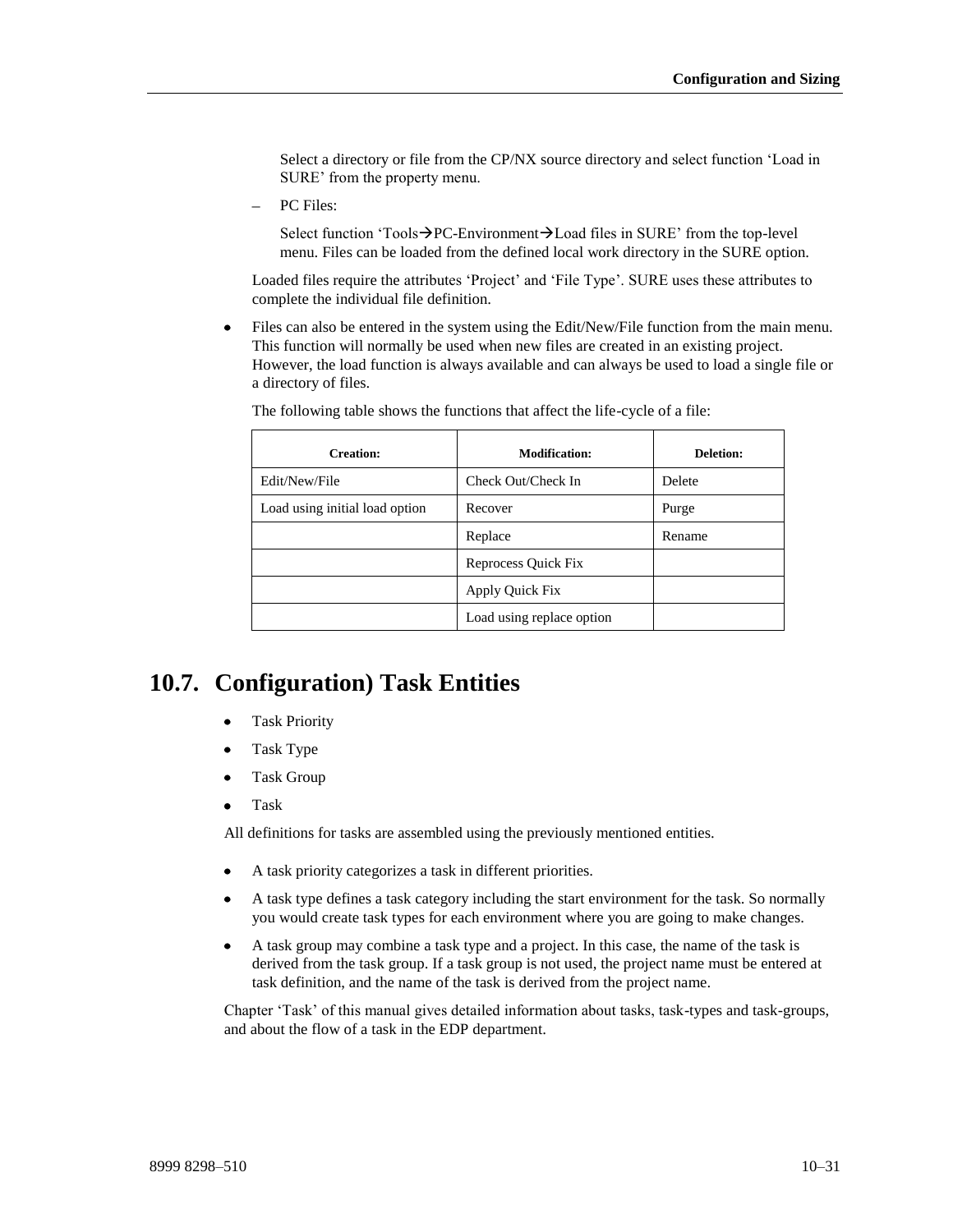## **10.7.1. (Configuration) Task**

The task is the major controlling entity for life-cycle support, and defined at a global level in the repository. Global level means: the attributes of a task are visible and equal in all the environments. So if you select a task in the environment production and you show the properties, you will see exactly the same information as in develop or in any other environment.

This differs from the FILE concept, because a file is stored in the repository at environment level. The attributes of a file in environment production are not always equal to the attributes of a file in the develop environment.

The task is the functional unit of work. It contains various descriptive texts or an attachment. Changes to files are linked to a task by issuing the task name at check-out time. A task can be transferred to the next environment when all linked files are checked-in. If the task is transferred to the production environment, then the task-status becomes 'solved', and all linked files are added to the history of the task, and the task is added to the (logical) history of each linked file.

The task life-cycle can be integrated with an email system. If a task is assigned to a group of people or to an individual, an email can be sent to an email address. If a task changes from status, an email may be sent to the issuer of the task.

The task entry form can be customized so that it requires minimal input.

The following table defines the functions that affect the life-cycle of a task:

| <b>Creation</b> | <b>Status Change</b> | <b>Close</b> |
|-----------------|----------------------|--------------|
| Edit/New/Task   | Assign               | Close        |
|                 | Priority             | Deny         |
|                 | Ready                | Delete       |
|                 | Transfer             |              |
|                 | Activate             |              |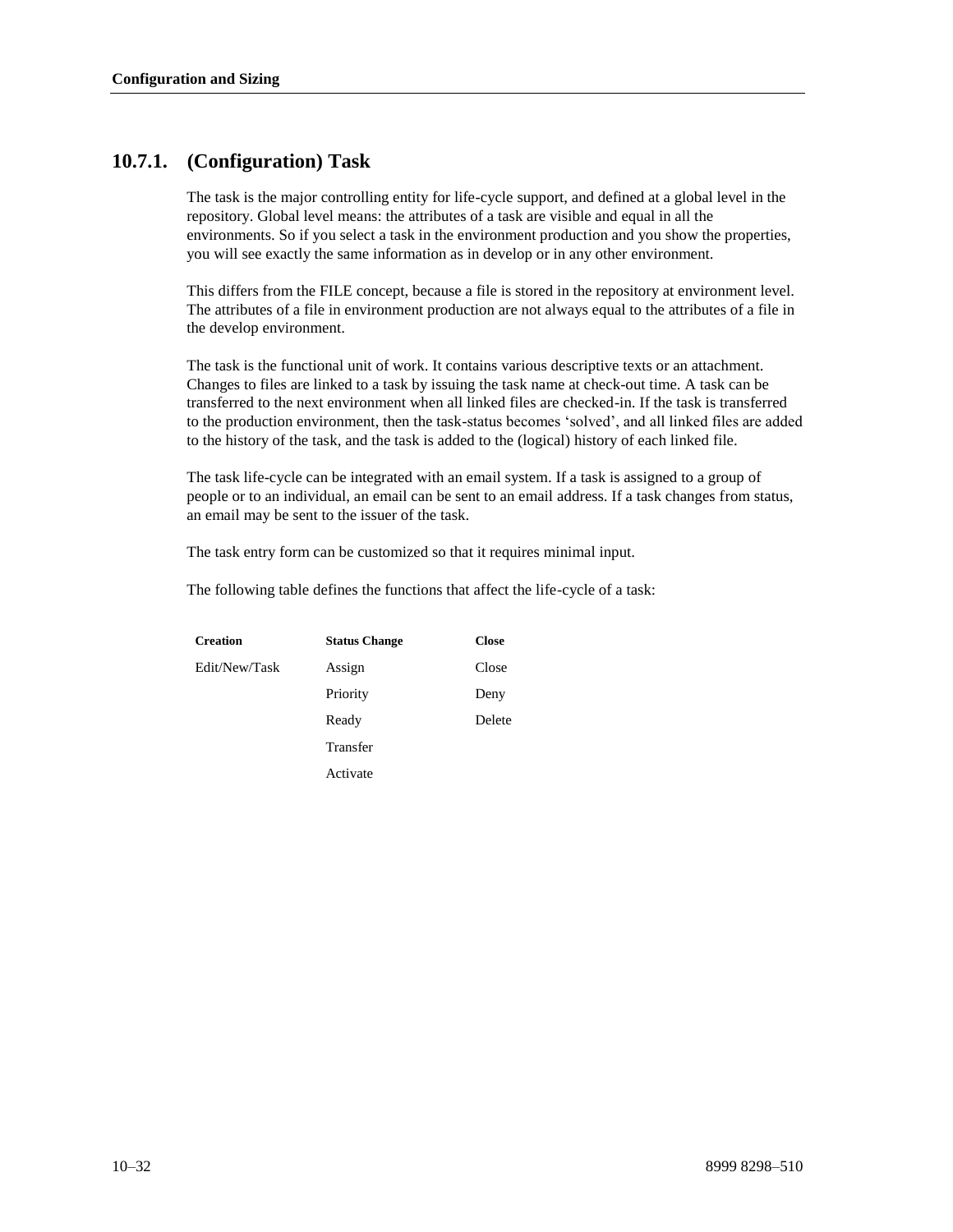## **10.7.2. (Configuration) Task Type**

|                                                            | <b>Task type FEATURE</b> |                                                                                                                                    |       |  |
|------------------------------------------------------------|--------------------------|------------------------------------------------------------------------------------------------------------------------------------|-------|--|
|                                                            | Task type                |                                                                                                                                    |       |  |
| Type <b>FEATURE</b>                                        |                          |                                                                                                                                    |       |  |
| Effort (hrs)<br>Priority<br>Environment<br>Quick fix level | Security function        | <b>DEVELOP</b>                                                                                                                     |       |  |
|                                                            |                          | Use as error in reporting statistics<br>Tasks are placed into the final deliver queue $\Box$<br>Solved tasks cannot be reactivated |       |  |
|                                                            | Apply                    | Print                                                                                                                              | Close |  |

The 'task-type' is the only attribute for a task that has impact on the life-cycle functions that can be performed using the task. This is because the environment where the task starts (the taskenvironment) is inherited from the task-type. A newly added task inherits the task-environment from its task-type.

The task-environment determines the environment where fixes for tasks of this type must be made. You can only change a file if you are linked to a current task, and the changes must be made in the task-environment of that task.

The task-status determines if it is allowed to make changes for the task at this moment. You can only change a file if the status of your current task is equal to the task-environment of your current task.

#### **Example:**

- Suppose you have a task with environment DEVELOP and status DEVELOP. It is now  $\bullet$ possible to make this task current in the develop environment and to change a file because of this task in the develop environment.
- If you transfer the task to the acceptance environment, then the task-status becomes  $\bullet$ ACCEPTANCE. You cannot make changes in acceptance because the task-environment is still DEVELOP, and you cannot make changes in develop because the task-status is ACCEPTANCE.
- If you reactivate the task again in develop then the task-status becomes DEVELOP. You can  $\bullet$ now make additional changes in the develop environment.

A second important attribute of the task-type is the quick fix level.

A quick fix is a modification to a file in an environment, which is not the lowest environment for that file. Example: consider a file that was created in the develop environment and transferred to acceptance and production. The lowest environment for this file is now the develop environment and a quick fix is a modification to the file in acceptance or in production.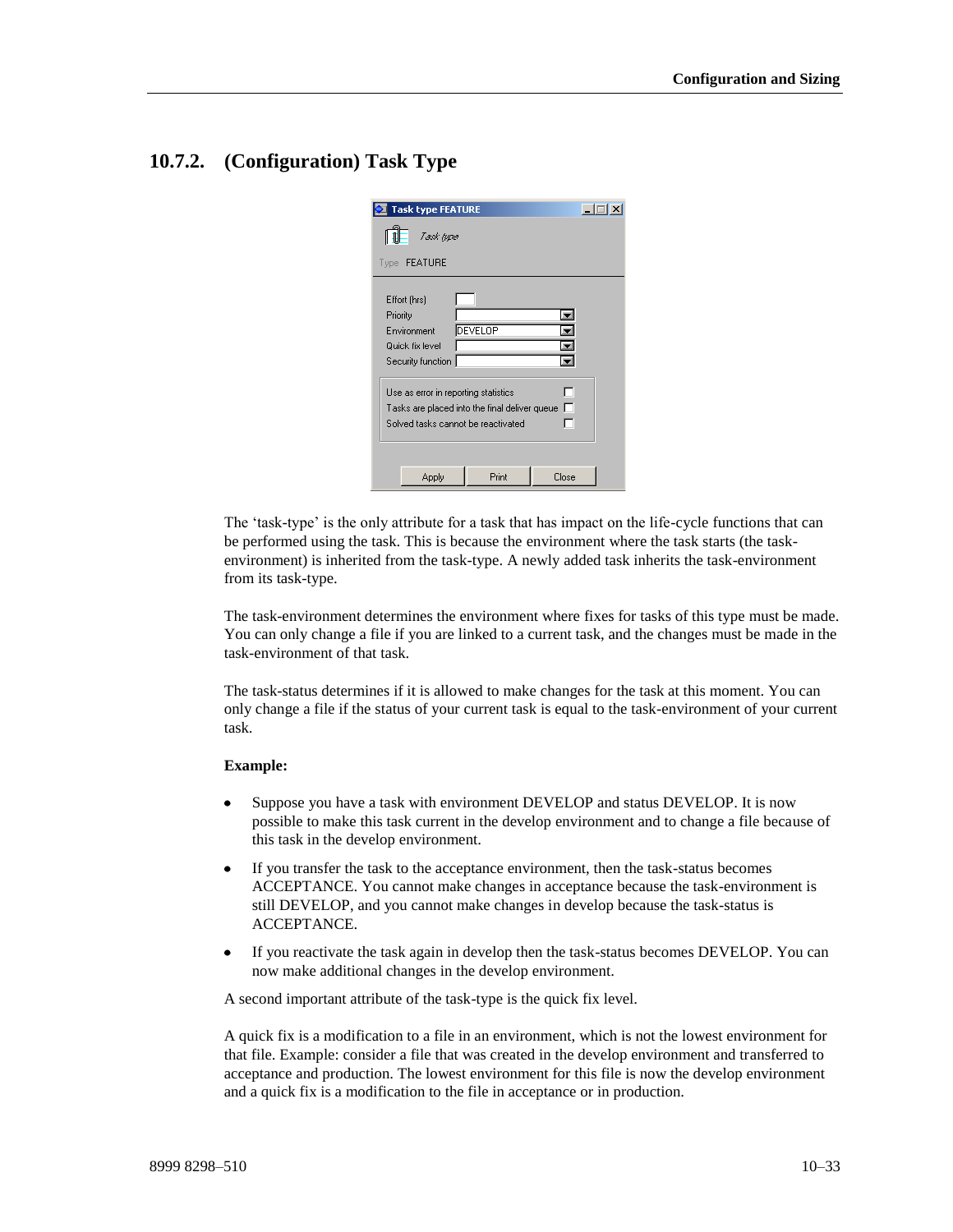The quick-fix-level identifies the environment where a task with this task-type can be quick-fixed. If this field is not entered, then the task cannot be used for quick fix purposes.

A separate task type is required for each environment where you want to make changes to files. For quick fixes, you can set the environment and quick fix level to the named environment. The following table shows the settings for the previous example.

| Task-type FEATURE:   | Environment            | $=$ DEVELOP         |  |
|----------------------|------------------------|---------------------|--|
|                      | <b>Ouick Fix level</b> | $=$ <empty></empty> |  |
| Task-type QUICK-FIX: | Environment            | $=$ PRODUCTION      |  |
|                      | <b>Ouick Fix level</b> | $=$ PRODUCTION      |  |

The files can be modified in develop for regular maintenance and in production for quick fixes.

| <b>Group GRP4</b><br>Ю                                    |         |       |       |  |
|-----------------------------------------------------------|---------|-------|-------|--|
| Group                                                     |         |       |       |  |
| Group GRP4                                                |         |       |       |  |
| Problem group defaults<br>Project PRJ1<br>FEATURE<br>Type | ≖<br>트피 |       |       |  |
| Reference<br>Short description                            |         |       |       |  |
|                                                           | Apply   | Print | Close |  |

## **10.7.3. (Configuration) Task Group**

A task group combines a task type with a project and additionally a short description.

Task groups are used for two reasons:

The task naming facility.

Task-names of newly added tasks are automatically determined by SURE. If you are using task groups then the new task name is based on the name of the task-group. If you are not using task groups, then the new task name is based on the project name.

A shortcut when a new task is added:

A project can be linked to a task-group.

A task-type can be linked to a task-group.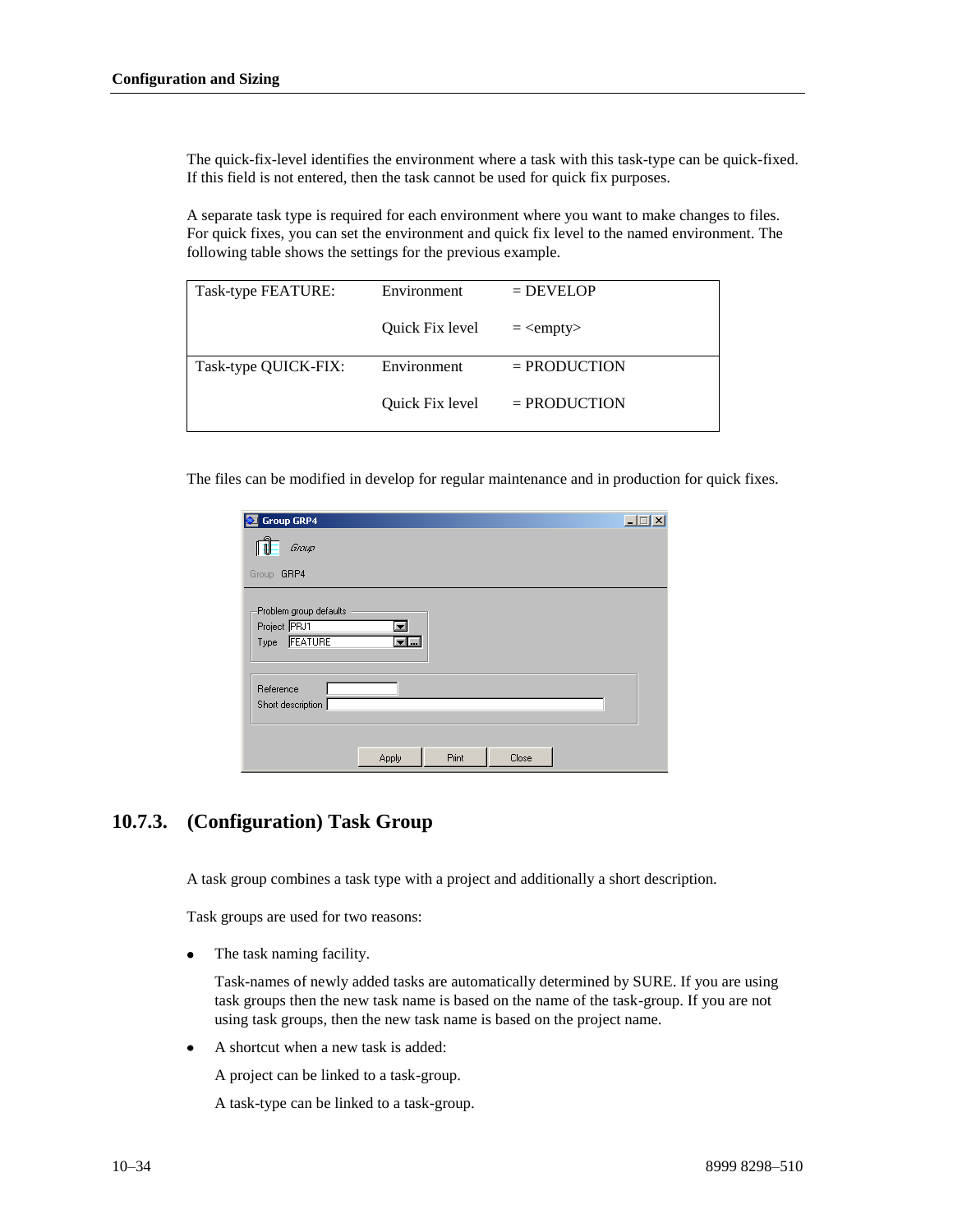A task-environment can be linked to a task-type.

A priority can be linked to a task-type.

Each task must have a task-type, a project and a task-environment. These three attributes are required if a new task is added to SURE. (Priority is an optional task attribute). A newly added task inherits the task-type and project from the task-group, and the task-environment from the task-type. If these three attributes are found via inheritance, then it is enough to enter the task-group when a new task is added; otherwise, the missing attributes have to be entered too.

A static task-group is a task-group that contains all three attributes: each task that is added via a static task group has a similar name (based on the name of the task group) and the same task-type, project and task-environment.

A dynamic task-group is a task-group that misses one (or more) of the three attributes: each task that is added via a dynamic task group has a similar name (based on the name of the task group), but the task-type, project or task-environment can differ.

## **10.7.4. (Configuration) Task Priority**

The task priority is used for query and reporting purposes.

The customer can define his own list of task priorities via explorer folder Configuration/Drop Down box value/Task Priority.

It is possible to define special customized workflow folders via the 'Macro' function. The taskpriority can be used in the task-selection-expression of such a customized workflow folder.

The task popup menu allows changing of this priority field. For this reason, the priority field can be used for moving tasks from one customized workflow folder to another.

## **10.8. (Configuration) Organization Entities**

- Employee Function
- Team
- User

For a user there are two important entities:

- The employee function or the user's role in the organization. The employee function contains  $\bullet$ a security map, which defines the actions that may be performed. Secondly, an employee function is used for task routing purposes. A task can be assigned to an employee-function and then all users with that employee-function receive the task in their To-Do lists.
- A team is a group of people teamed together as a work unit. A team can also be used for task  $\bullet$ routing purposes. A task can be assigned to a team or to an employee function. Together with the assigned projects for a user, the workflow queues are assembled.

The following paragraphs describe the above-mentioned entities with more detail.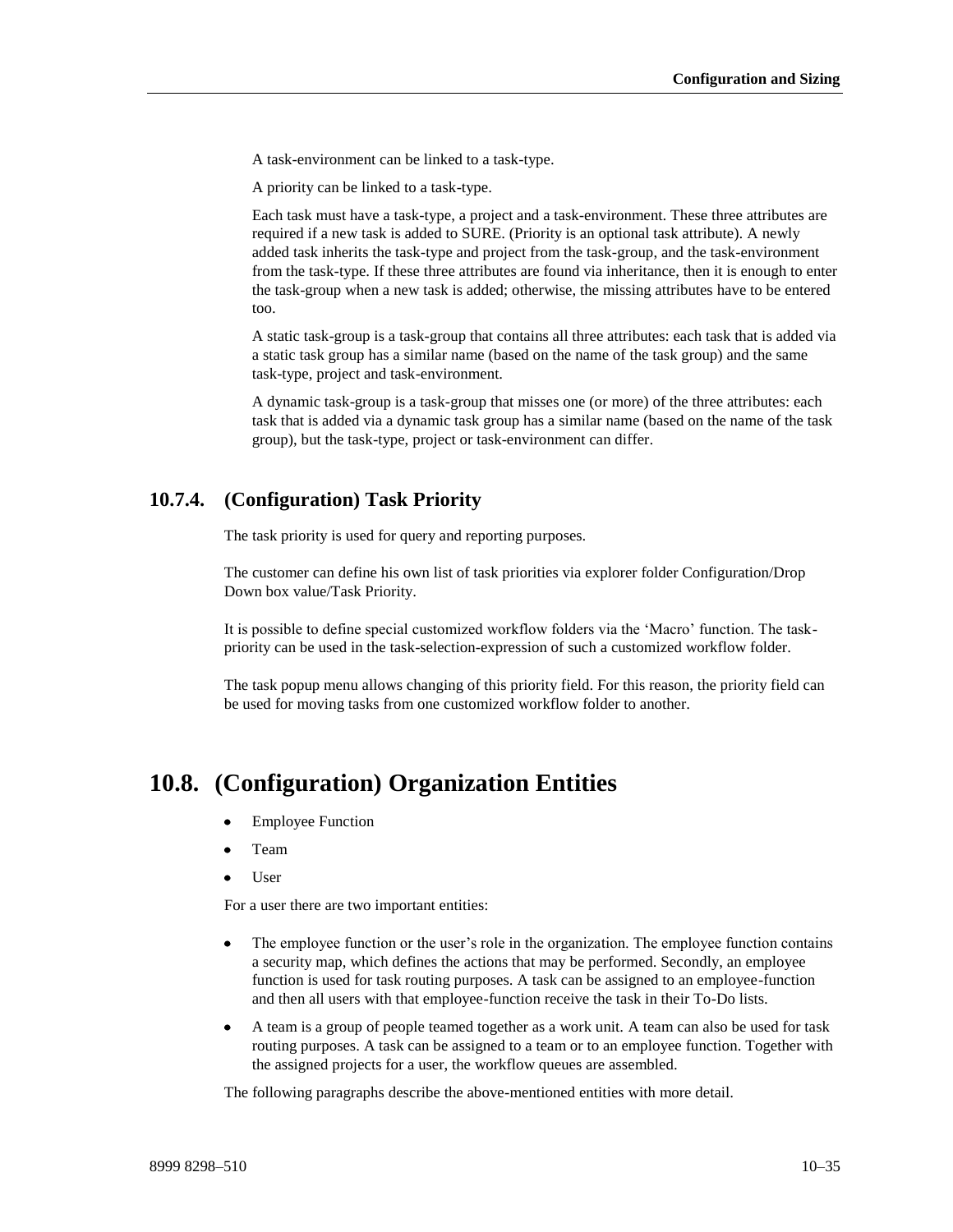Chapter 'Authorization Mechanism' of the manual gives detailed information about usercodes, employee functions, teams, and the authorization mechanism.

Chapter 'Task' of the manual gives detailed information about To-Do lists.

## **10.8.1. (Configuration) Employee Function**

The employee function is a role within a company performed by a group of employees. A usercode can be linked to zero, one or more employee functions. For this reason, one should choose elementary roles within a company.

The employee function is used in two different ways:

Security:

Every employee function may contain a security map. A user is linked to one or more employee functions. The combined security maps of these different employee functions determine the function matrix of the user.

Task Routing:

A task can be assigned to an employee function. Every user who has the employee function gets that task in his To-Do list.

If a user is assigned to one or more projects then only the files/tasks of those projects are visible for him. For example: tasks of other projects won't appear in his To-Do list, even if these tasks are routed to one of his employee-functions.

## **10.8.2. (Configuration) Team**

A team is a group of usercodes. A usercode can be linked to zero, one or more teams. Each user of a team may have different employee functions.

The team definition is used for the following:

 $\bullet$ Project assignment:

> A team can be linked to zero, one or more projects. A user inherits the (merged) project-lists of his teams. The merged team-project-list overrules an individual project list of the user.

> The project-list works as a filter: if user does not have a project-list (directly or indirectly via his teams) then he can see all files. If he has a project-list then he can only see the files of his projects.

Task Routing:

A task can be assigned to a team. Each member of the team gets this task in his To-Do list. The security is still defined at employee function.

Contents of Life-cycle Work Flow folders: